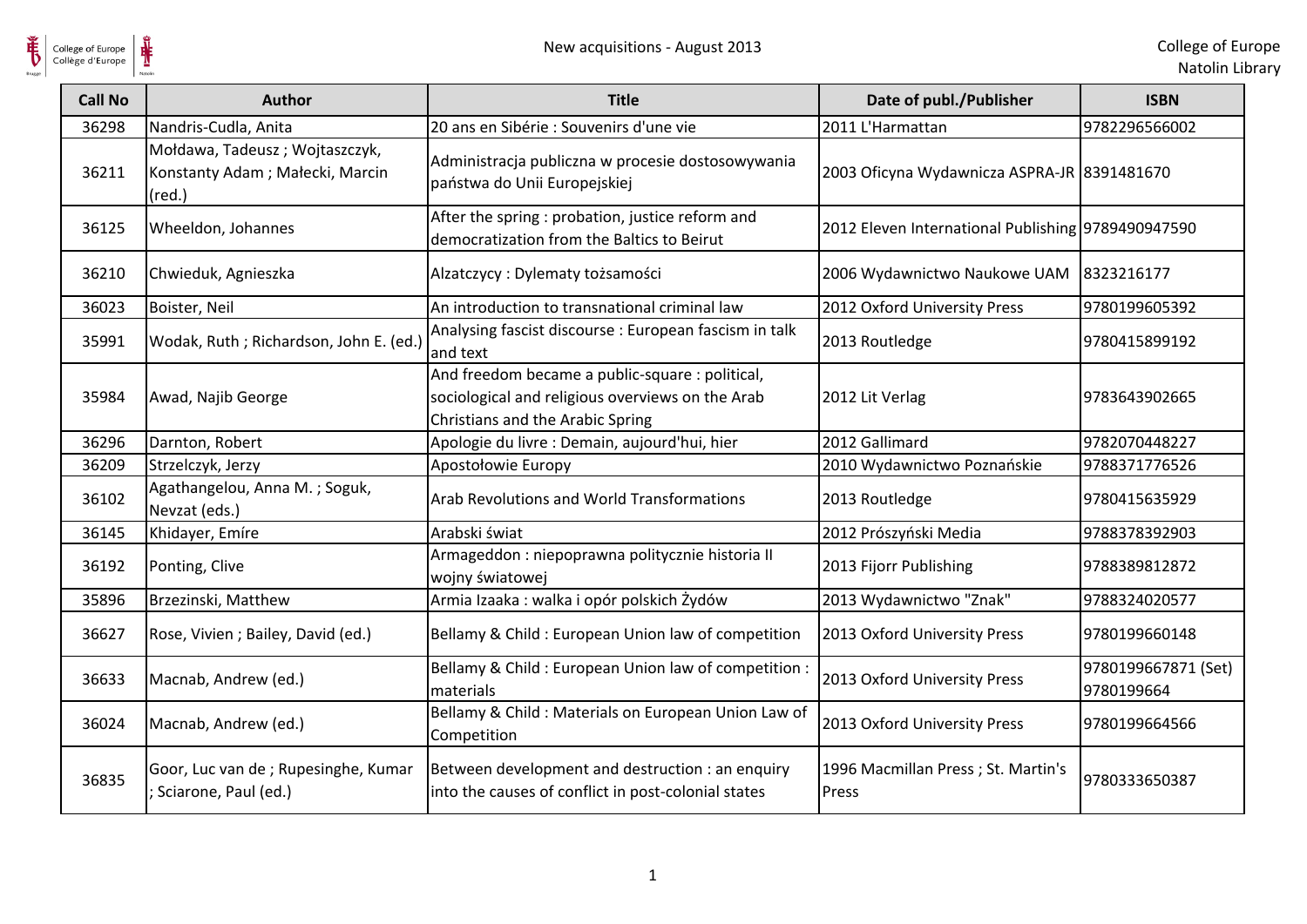

| <b>Call No</b> | <b>Author</b>                                                       | <b>Title</b>                                                                                                                        | Date of publ./Publisher                                     | <b>ISBN</b>   |
|----------------|---------------------------------------------------------------------|-------------------------------------------------------------------------------------------------------------------------------------|-------------------------------------------------------------|---------------|
| 36191          | Nowicka-Rusek, Ewa (red.)                                           | Blaski i cienie imigracji : problemy cudzoziemców w<br>Polsce                                                                       | 2011 Wydawnictwa Uniwersytetu<br>Warszawskiego              | 9788323506393 |
| 36313          | Mets, Mariliis (dir.)                                               | <b>Bougeons l'Europe!</b>                                                                                                           | 2013 CEPS ; Éditions Sépia                                  | 9782842802127 |
| 36485          | Hochschild, Jennifer L.; Mollenkopf,<br>John H. (eds.)              | Bringing outsiders in: transatlantic perspectives on<br>immigrant political incorporation                                           | 2009 Cornell University Press                               | 9780801475146 |
| 35914          | Hertog, Steffen ; Luciani, Giacomo ;<br>Valeri, Marc (eds.)         | <b>Business Politics in the Middle East</b>                                                                                         | 2013 C. Hurst & Co Publishers                               | 9781849042352 |
| 36310          | Blondy, Alain                                                       | Chrétiens et Ottomans de Malte et d'ailleurs                                                                                        | 2013 Presses de l'université Paris-<br>Sorbonne             | 9782840508663 |
| 36334          | El, Aswany, Alaa                                                    | Chroniques de la révolution égyptienne                                                                                              | 2013 Actes Sud                                              | 9782330017996 |
| 36146          | Straczuk, Justyna                                                   | Cmentarz i stół: pogranicze prawosławno-katolickie w<br>Polsce i na Białorusi                                                       | 2013 Wydawnictwo Naukowe<br>Uniwersytetu Mikołaja Kopernika | 9788323130123 |
| 36287          | El Kenz, David ; Nérard, François-<br>Xavier (dir.)                 | Commémorer les victimes en Europe : XVIe-XXIe<br>siècles                                                                            | 2011 Champ Vallon                                           | 9782876735521 |
| 36267          | Böse, Martin; Meyer, Frank;<br>Schneider, Anne (eds.)               | Conflicts of Jurisdiction in Criminal Matters in the<br>European Union. Vol. 1, National Reports and<br><b>Comparative Analysis</b> | 2013 Nomos                                                  | 9783832977467 |
| 36226          | Geiger, Christophe (ed.)                                            | Constructing European intellectual property :<br>achievements and new perspectives                                                  | 2013 Edward, Elgar                                          | 9781781001639 |
| 36025          | Collins, Alan (ed.)                                                 | <b>Contemporary Security Studies</b>                                                                                                | 2013 Oxford University Press                                | 9780199694778 |
| 36487          | Fioretos, Orfeo                                                     | Creative reconstructions : multilateralism and<br>European varieties of capitalism after 1950                                       | 2011 Cornell University Press                               | 9780801449697 |
| 36120          | Jovanović, Miodrag ; Pavićević, Đorđe ;<br>Đorđević, Biljana (eds.) | Crisis and quality of democracy in Eastern Europe                                                                                   | 2012 Eleven International Publishing 9789490947675          |               |
| 36244          | Wodak, Ruth (ed.)                                                   | Critical Discourse Analysis. Vol. 1, Concept, History,<br>Theory                                                                    | 2013 SAGE Publications                                      | 9781446210581 |
| 36245          | Wodak, Rurh (ed.)                                                   | Critical Discourse Analysis. Vol. 2, Methodologies                                                                                  | 2013 SAGE Publications                                      | 9781446210581 |
| 36246          | Wodak, Ruth (ed.)                                                   | Critical Discourse Analysis. Vol. 3, Doing CDA/Case<br><b>Studies</b>                                                               | 2013 SAGE Publications                                      | 9781446210581 |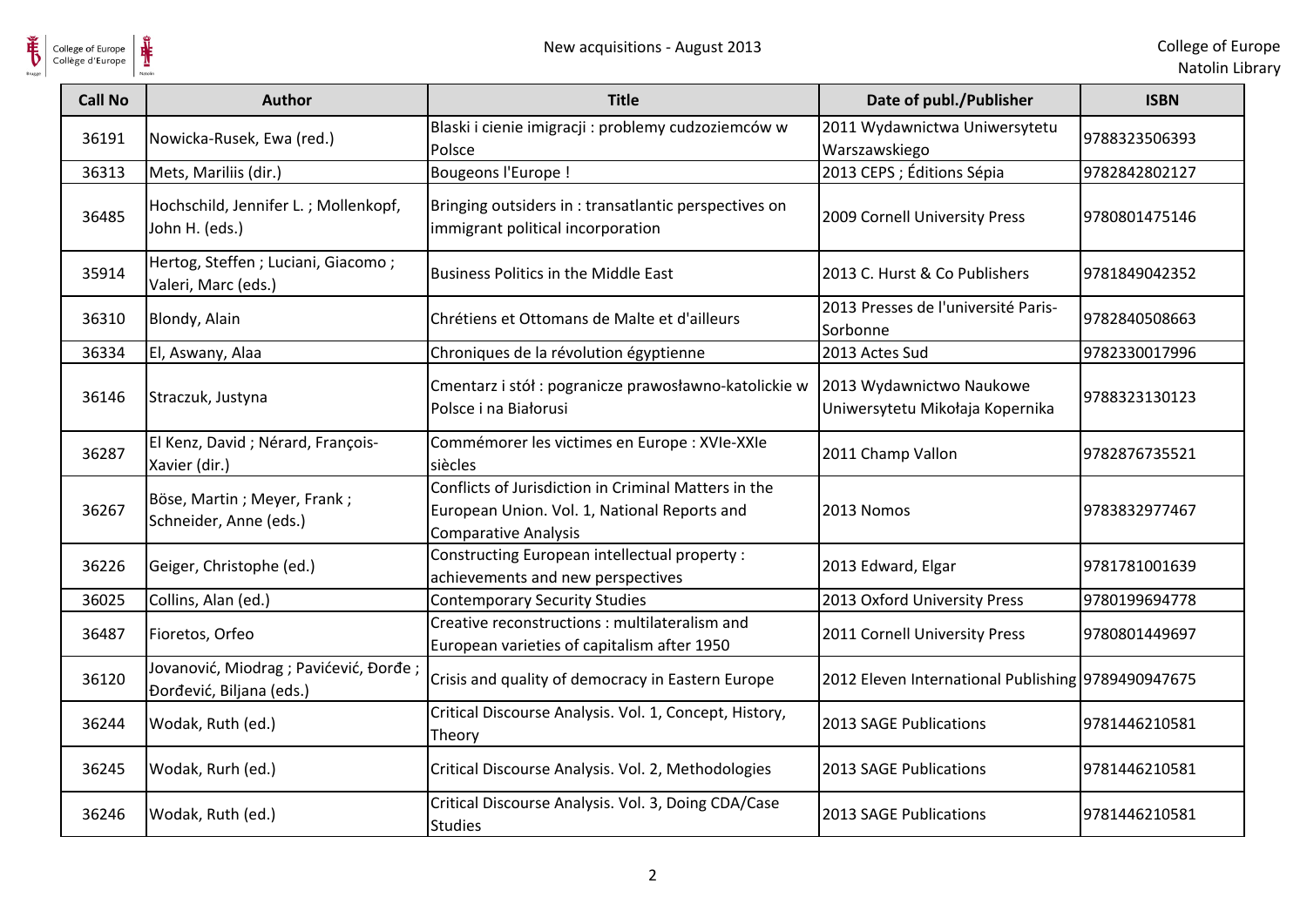

| <b>Call No</b> | <b>Author</b>                              | <b>Title</b>                                                                                                                                                        | Date of publ./Publisher                     | <b>ISBN</b>   |
|----------------|--------------------------------------------|---------------------------------------------------------------------------------------------------------------------------------------------------------------------|---------------------------------------------|---------------|
| 36247          | Wodak, Ruth (ed.)                          | Critical Discourse Analysis. Vol. 4, Applications,<br>Interdisciplinary Perspectives and New Trends                                                                 | 2013 SAGE Publications                      | 9781446210581 |
| 36488          | Hoffmann, David L.                         | Cultivating the masses : modern state practices and<br>Soviet socialism, 1914-1939                                                                                  | 2011 Cornell University Press               | 9780801446290 |
| 36147          | Hilbk, Merle                               | Czarnobyl Baby : reportaże z pogranicza Ukrainy i<br>Białorusi                                                                                                      | 2012 Carta Blanca                           | 9788377051368 |
| 35966          | Lianos, Michalis (ed.)                     | Dangerous others, insecure societies : fear and social<br>division                                                                                                  | 2013 Ashgate                                | 9781409443995 |
| 36339          | Boniface, Pascal                           | De la guerre des étoiles aux printemps arabes :<br>Chroniques géopolitiques 1985-2012                                                                               | 2013 Editeur Armand Colin; Iris<br>Editions | 9782200287825 |
| 36087          | Keane, John                                | Democracy and Civil Society: On the Predicaments of<br>European Socialism, the Prospect for Democracy, and<br>the Problem of Controlling Social and Political Power | 1988 Verso                                  | 086091917X    |
| 36266          | Becker, Johannes M.; Sommer, Gert<br>(Hg.) | Der Libyen-Krieg: Das Öl und die "Verantwortung zu<br>schützen"                                                                                                     | 2013 Lit Verlag                             | 9783643115317 |
| 36026          | Fosu, Augustin Kwasi (ed.)                 | Development success : historical accounts from more<br>advanced countries                                                                                           | 2013 Oxford University Press                | 9780199660704 |
| 36430          | Berche-Ngô, Gérald                         | Dictionnaire insolite de la Belgique                                                                                                                                | 2011 Cosmopole                              | 9782846300674 |
| 36370          | Chesnais, Diane                            | Dictionnaire insolite de la Roumanie                                                                                                                                | 2012 Cosmopole                              | 9782846300681 |
| 36141          | Makowski, Łukasz et al.                    | Dwie dekady transformacji gospodarczej i politycznej<br>Federacji Rosyjskiej: osiągnięcia, problemy,<br>perspektywy                                                 | 2013 Wydawnictwo Wyższej Szkoły<br>Bankowej | 9788372053183 |
| 36148          | Olejnik, Marcin                            | Dylematy współczesnej Gruzji : wywiady z<br>przedstwicielami gruzińskich elit społecznych i<br>politycznych przeprowadzone w latach 2010-2011                       | 2012 Wydawnictwo Adam<br>Marszałek          | 9788377804735 |
| 36149          | Dziekan, Marek M.                          | Dzieje kultury arabskiej                                                                                                                                            | 2008 Wydawnictwo Naukowe PWN                | 9788301154509 |
| 36150          | Habrel, Mykola; Marszał, Tadeusz<br>(eds.) | Economic and social functions of Polish and Ukrainian<br>big cites at the beginning of the 21st century                                                             | 2010 Łódź University Press                  | 9788375254457 |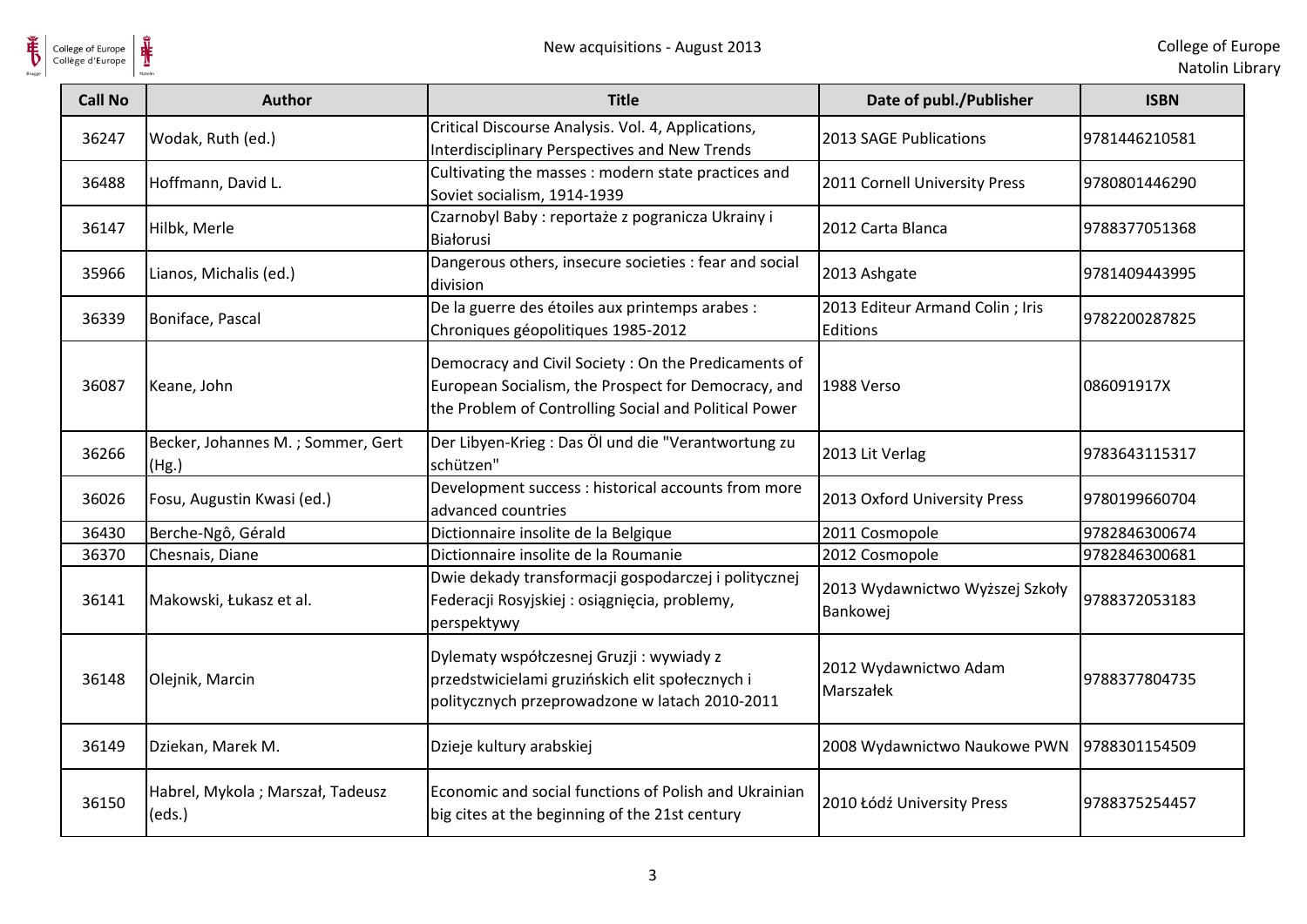

| <b>Call No</b> | <b>Author</b>                                              | <b>Title</b>                                                                                                                      | Date of publ./Publisher                                   | <b>ISBN</b>   |
|----------------|------------------------------------------------------------|-----------------------------------------------------------------------------------------------------------------------------------|-----------------------------------------------------------|---------------|
| 35964          | McCann, Leo                                                | Economic Development in Tatarstan: Global Markets<br>and a Russian Region                                                         | 2012 Routledge                                            | 9780415647342 |
| 36136          | Stępniewska-Holzer, Barbara; Holzer,<br>Jerzy              | Egipt : stulecie przemian                                                                                                         | 2006 Collegium Civitas;<br>Wydawnictwo Akademickie Dialog | 8389899582    |
| 35942          | Bowker, Robert                                             | Egypt and the politics of change in the Arab Middle<br>East                                                                       | 2010 Edward Elgar                                         | 9781848448650 |
| 35992          | Adler-Nissen, Rebecca; Gad, Ulrik<br>Pram (ed.)            | European integration and postcolonial sovereignty<br>games : the EU overseas countries and territories                            | 2013 Routledge                                            | 9780415657273 |
| 36270          | Daems, Tom ; Van Zyl Smit, Dirk ;<br>Snacken, Sonja (eds.) | European Penology?                                                                                                                | 2013 Hart Publishing                                      | 9781849462334 |
| 36489          | Erne, Roland                                               | European Unions: Labor's Quest for a Transnational<br>Democracy                                                                   | 2010 Cornell University Press                             | 9780801476662 |
| 36190          | Nowicki, Marek Antoni (oprac.)                             | Europejski Trybunał Praw Człowieka : wybór orzeczeń<br>2012                                                                       | 2013 Lex a Wolters Kluwer business 9788326442537          |               |
| 36177          | Bąk, Jacek; Stepanów, Aleksandra                           | Europejskie prawo finansowe                                                                                                       | 2013 Wydawnictwo C.H.Beck                                 | 9788325546588 |
| 36240          | Gildea, Robert; Mark, James;<br>Warring, Anette (eds.)     | Europe's 1968 : Voices of Revolt                                                                                                  | 2013 Oxford University Press                              | 9780199587513 |
| 36035          | Aguilera de Prat, Cesáreo R.                               | Euroscepticism, Europhobia and Eurocriticism: The<br>Radical Parties of the Right and Left vis-à-vis the<br><b>European Union</b> | 2013 P.I.E. Peter Lang                                    | 9782875740410 |
| 36490          | Knudsen, Ann-Christina L.                                  | Farmers on welfare : the making of Europe's common<br>agricultural policy                                                         | 2009 Cornell University Press                             | 9780801447273 |
| 36248          | Kincaid, John (ed.)                                        | Federalism. Vol. 1, Historical and Theoretical<br><b>Foundations of Federalism</b>                                                | 2011 SAGE Publications                                    | 9781847874580 |
| 36249          | Kincaid, John (ed.)                                        | Federalism. Vol. 2, Alternative Models, Constitutional<br>Foundations, and Institutional Features of Federal<br>Governance        | 2011 SAGE Publications                                    | 9781847874580 |
| 36250          | Kincaid, John (ed.)                                        | Federalism. Vol. 3, Models of Individualism,<br>Communalism, and Multinationalism in Federal<br>Governance                        | 2011 SAGE Publications                                    | 9781847874580 |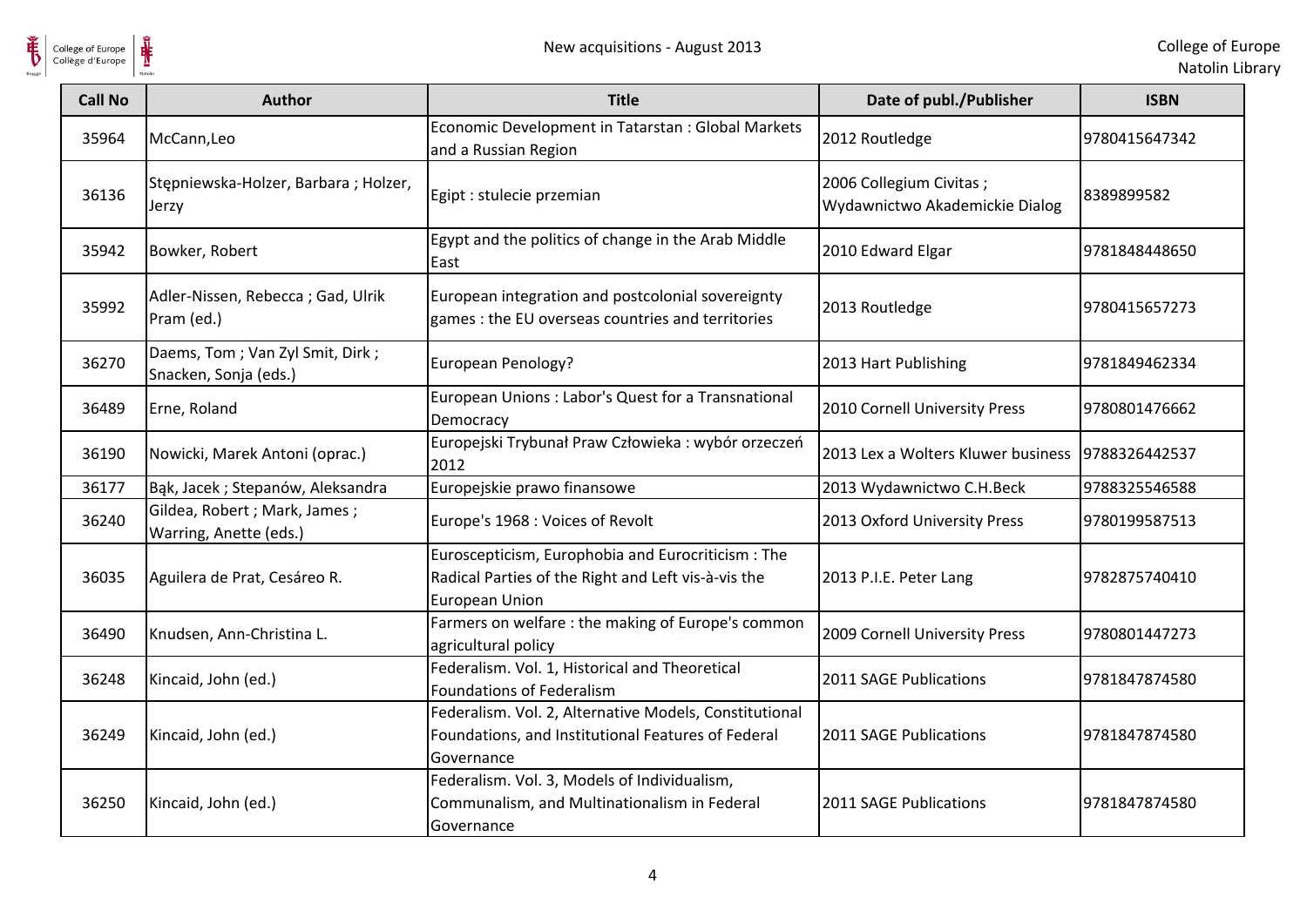

College of Europe

| College of Europe<br>Collège d'Europe | ⋕                                                                      | New acquisitions - August 2013                                                                          |                                                                       | College of Eur<br>Natolin Lib |
|---------------------------------------|------------------------------------------------------------------------|---------------------------------------------------------------------------------------------------------|-----------------------------------------------------------------------|-------------------------------|
| <b>Call No</b>                        | <b>Author</b>                                                          | <b>Title</b>                                                                                            | Date of publ./Publisher                                               | <b>ISBN</b>                   |
| 36251                                 | Kincaid, John (ed.)                                                    | Federalism. Vol. 4, Fiscal Features, Federal Failures,<br>and the Future of Federalism                  | 2011 SAGE Publications                                                | 9781847874580                 |
| 36011                                 | Buckingham, Marcus; Coffman, Curt                                      | First, Break All the Rules                                                                              | 2005 Simon & Schuster                                                 | 9781416502661                 |
| 35998                                 | Bigo, Didier ; Carrera, Sergio ; Guild,<br>Elspeth (ed.)               | Foreigners, refugees, or minorities? : rethinking<br>people in the context of border controls and visas | 2013 Ashgate                                                          | 9781409452539                 |
| 36135                                 | Legucka, Agnieszka                                                     | Geopolityczne uwarunkowania i konsekwencje<br>konfliktów zbrojnych na obszarze poradzieckim             | 2013 Difin                                                            | 9788376418827                 |
| 36036                                 | Bussière, Eric et al. (dir.)                                           | Georges Pompidou et les États-Unis : Une "relation<br>spéciale" 1969-1974                               | 2013 P.I.E. Peter Lang                                                | 9789052013374                 |
| 36491                                 | Dagerman, Stig                                                         | German autumn                                                                                           | 2011 University of Minnesota Press                                    | 9780816677528                 |
| 36217                                 | Dicken, Peter                                                          | Global shift : mapping the changing contours of the<br>world economy                                    | 2011 Sage                                                             | 9781849207676                 |
| 36151                                 | Rajca, Czesław                                                         | Głód na Ukrainie                                                                                        | 2005 Wydawnictwo "Werset";<br>Polski Fundusz Wydawniczy w<br>Kanadzie | 8360133042                    |
| 36169                                 | Lakomy, Miron                                                          | Główne cele i kierunki polityki zagranicznej Francji w<br>okresie pozimnowojennym                       | 2012 Uniwersytet Śląski                                               | 9788361975090                 |
| 36057                                 |                                                                        | Sanders, Karen ; Canel, Maria José (ed.) Government Communication : Cases and Challenges                | 2013 Bloomsbury Academic                                              | 9781849665087                 |
| 36493                                 | Van Evera, Stephen                                                     | Guide to methods for students of political science                                                      | 1997 Cornell University Press                                         | 9780801484575                 |
| 35732                                 | Horváth, Zoltán                                                        | Handbook on the European Union                                                                          | 2011 HVG-ORAC                                                         | 9789632581460                 |
| 36092                                 | Peres, Richard                                                         | Headscarf: The Day Turkey Stood Still                                                                   | 2013 Garnet Publishing                                                | 9781859643181                 |
| 36302                                 | Milza, Pierre                                                          | Histoire de l'Italie : Des origines à nos jours                                                         | 2013 Pluriel                                                          | 9782818503362                 |
| 36367                                 | Rogan, Eugene L.                                                       | Histoire des arabes : de 1500 à nos jours                                                               | 2013 Perrin                                                           | 9782262037802                 |
| 36037                                 | Blomqvist, Anders; Iordachi,<br>Constantin ; Trencsényi, Balázs (eds.) | Hungary and Romania beyond national narratives :<br>comparisons and entanglements                       | 2013 Peter Lang                                                       | 9783034309356                 |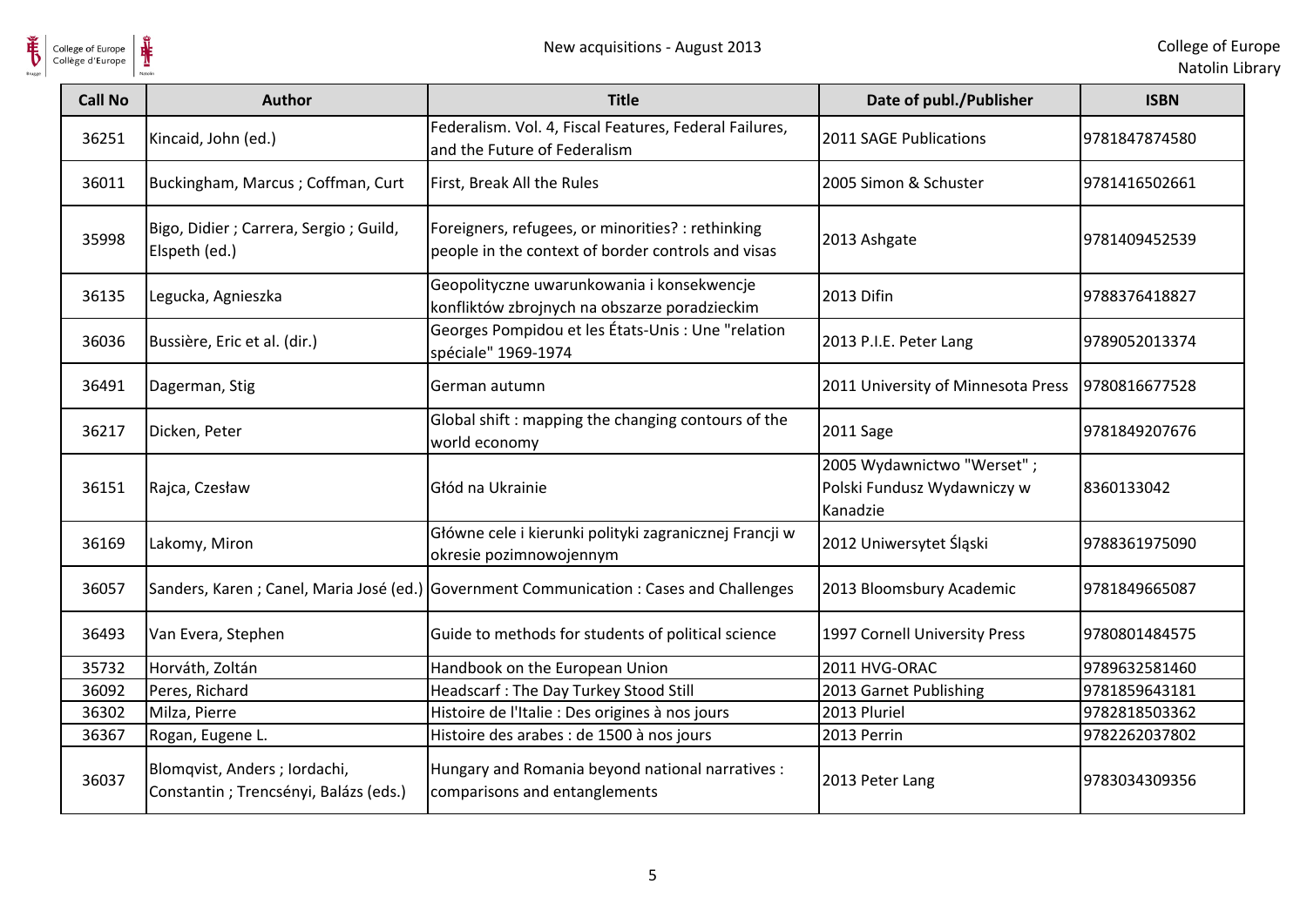

| College of Europe<br>Collège d'Europe |                                                             | New acquisitions - August 2013                                                                         |                                                              | College of Eur<br>Natolin Lib |
|---------------------------------------|-------------------------------------------------------------|--------------------------------------------------------------------------------------------------------|--------------------------------------------------------------|-------------------------------|
| <b>Call No</b>                        | <b>Author</b>                                               | <b>Title</b>                                                                                           | Date of publ./Publisher                                      | <b>ISBN</b>                   |
| 36189                                 | Czyżniewski, Marcin                                         | Idee w polityce Václava Klausa                                                                         | 2012 Wydawnictwo Naukowe<br>Uniwersytetu Mikołaja Kopernika  | 9788323129950                 |
| 36323                                 | Cordell, Karl; Agarin, Timofey; Osipov,<br>Alexander (eds.) | Institutional legacies of communism : change and<br>continuities in minority protection                | 2013 Routldge                                                | 9780415638739                 |
| 36208                                 | Budzowski, Klemens; Świerczyńska,<br>Jowita (red.)          | Integracja gospodarcza i handel: rywalizacja i<br>współpraca we współczesnym świecie                   | 2012 Krakowska Akademia im.<br>Andrzeja Frycza Modrzewskiego | 9788375712971                 |
| 35989                                 | Handler, Scott P. (ed.)                                     | International politics : classic and contemporary<br>readings                                          | 2013 CQ Press                                                | 9781452267999                 |
| 36324                                 | Hough, Peter                                                | International politics of the Arctic : coming in from the<br>cold                                      | 2013 Routledge                                               | 9780415669283                 |
| 36494                                 | Mosley, Layna (ed.)                                         | <b>Interview Research in Political Science</b>                                                         | 2013 Cornell University Press                                | 9780801478635                 |
| 35666                                 | Schmidt-König, Christine                                    | Introduction à la langue juridique française                                                           | 2011 Nomos                                                   | 9783832967086                 |
| 35943                                 | Cattelan, Valentino (ed.)                                   | Islamic finance in Europe : towards a plural financial<br>system                                       | 2013 Edward Elgar                                            | 9781781002506                 |
| 36431                                 | Crouzet, Denis                                              | Jean Calvin : Vies parallèles                                                                          | 2000 Fayard                                                  | 9782213606767                 |
| 36364                                 | Sebag Montefiore, Simon                                     | Jérusalem                                                                                              | 2013 Calmann-Lévy                                            | 9782253166849                 |
| 36152                                 | Badkhen, Anna                                               | Kałasznikow kebab : reportaże wojenne                                                                  | 2012 Carta Blanca                                            | 9788377051375                 |
| 36470                                 | Dobson, Miriam                                              | Khrushchev's Cold Summer. Gulag Returnees, Crime,<br>and the Fate of Reform after Stalin               | 2011 Cornell University Press                                | 9780801477485                 |
| 36495                                 | Zahara, Tara                                                | Kidnapped Souls: National Indifference and the Battle<br>for Children in the Bohemian Lands, 1900-1948 | 2011 Cornell University Press                                | 9780801477607                 |
| 36496                                 | Frick, David                                                | Kith, Kin, and Neighbors: Communities and<br>Confessions in Seventeenth-Century Wilno                  | 2013 Cornell University Press                                | 9780801451287                 |
| 36153                                 | Baluk, Walenty                                              | Koalicje gabinetowe na Ukrainie w latach 2002-2012                                                     | 2012 Wydawnictwo Uniwersytetu<br>Marii Curie-Skłodowskiej    | 9788377842485                 |
| 36134                                 | Niedziela, Szymon                                           | Konflikty i napięcia w świecie arabskim                                                                | 2012 Wydawnictwo Akademickie<br><b>DIALOG</b>                | 9788363778026                 |
| 36292                                 | Péan, Pierre                                                | Kosovo - Une guerre juste pour un État mafieux                                                         | 2013 Fayard                                                  | 9782213651354                 |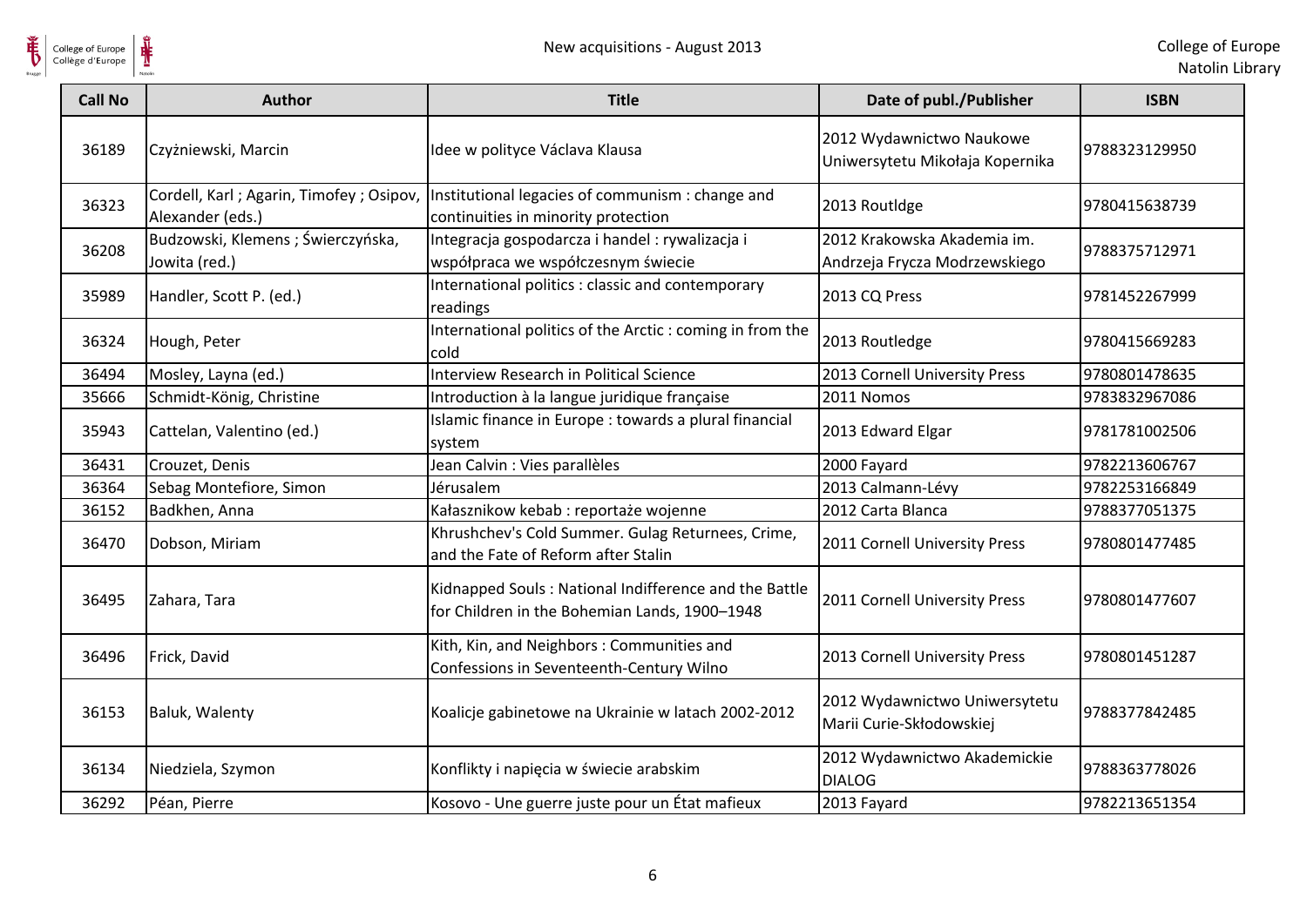

| <b>Call No</b> | Author                                                                  | <b>Title</b>                                                                                                 | Date of publ./Publisher                                                          | <b>ISBN</b>   |
|----------------|-------------------------------------------------------------------------|--------------------------------------------------------------------------------------------------------------|----------------------------------------------------------------------------------|---------------|
| 36154          | Galusek, Łukasz; Jurecki, Michał                                        | Kresy na nowo odkryte : wspólne dziedzictwo Polski i<br>Ukrainy                                              | 2007 Międzynarodowe Centrum<br>Kultury                                           | 9788389273444 |
| 36396          | Dérens, Jean-Arnault                                                    | La Croatie de A à Z                                                                                          | 2012 André Versaille                                                             | 9782874951596 |
| 36379          | Kadare, Ismail                                                          | La discorde : L'Albanie face à elle-même : essai<br>littéraire                                               | 2013 Fayard                                                                      | 9782213668482 |
| 36312          | Clément, Murielle Lucie                                                 | La fabuleuse histoire d'Amsterdam et des Pays-Bas                                                            | 2011 Rocher                                                                      | 9782268071763 |
| 36004          | Mink, Georges                                                           | La force ou la raison : Histoire sociale et politique de la<br>Pologne (1980-1989)                           | 1989 La Découverte                                                               | 270711846X    |
| 36288          | Aprile, Sylvie ; Caron, Jean-Claude ;<br>Fureix, Emmanuel (dir.)        | La liberté guidant les peuples : Les révolutions de 1830<br>en Europe                                        | 2013 Champ Vallon                                                                | 9782876736214 |
| 36365          | Cesari, Jocelyne (dir.)                                                 | La Méditerranée des réseaux : marchands,<br>entrepreneurs et migrants entre l'Europe et le<br>Maghreb        | 2002 Maisonneuve et Larose;<br>Maison méditerranéenne des<br>sciences de l'homme | 2706816538    |
| 36299          | Kefalas, Alexia                                                         | La méthode grecque : Survivre à la crise                                                                     | 2013 Editions de La Martinière                                                   | 9782732458250 |
| 36283          | Milward, Alan M.                                                        | La reconstruction de l'Europe occidentale (1945-1951)                                                        | 2013 Editions de l'Université de<br><b>Bruxelles</b>                             | 9782800415376 |
| 36399          | Mutafian, Claude                                                        | L'Arménie du Levant, XIe-XIVe siècle. Vol. 1                                                                 | 2012 Les Belles lettres                                                          | 9782251444253 |
| 36400          | Mutafian, Claude                                                        | L'Arménie du Levant, XIe-XIVe siècle. Vol. 2                                                                 | 2012 Les Belles lettres                                                          | 9782251444253 |
| 36405          | Benhabib, Djemila                                                       | L'automne des femmes arabes : essai                                                                          | 2013 H&O                                                                         | 9782845472587 |
| 36039          | Trouvé, Aurélie ; Berriet-Solliec,<br>Marielle ; Lépicier, Denis (dir.) | Le développement rural en Europe : Quel avenir pour<br>le deuxième pilier de la Politique agricole commune ? | 2013 P.I.E. Peter Lang                                                           | 9782875740311 |
| 36280          | Dandoy, Régis; Matagne, Geoffroy;<br>Van Wynsberghe, Caroline (eds.)    | Le fédéralisme belge : Enjeux institutionnels, acteurs<br>socio-politiques et opinions publiques             | 2013 Academia-l'Harmattan                                                        | 9782806100993 |
| 36408          | Marzūqī, Munsif                                                         | Le mal arabe : entre dictatures et intégrismes, la<br>démocratie interdite                                   | 2004 L'Harmattan                                                                 | 2747565017    |
| 36295          | El Kenz, David (dir.)                                                   | Le massacre, objet d'histoire                                                                                | 2005 Gallimard                                                                   | 2070306623    |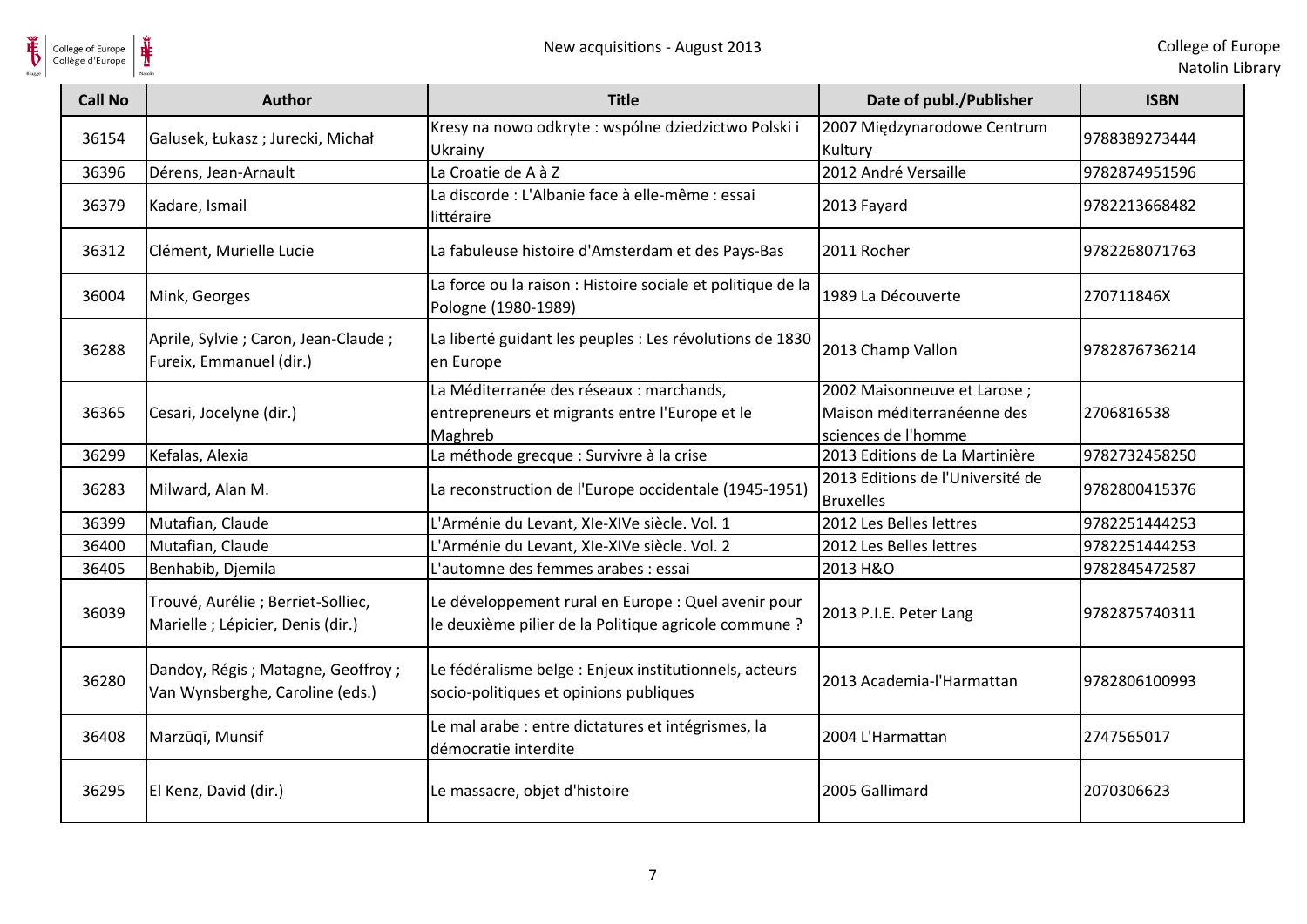

| <b>Call No</b> | <b>Author</b>                                  | <b>Title</b>                                                                                                                                                                              | Date of publ./Publisher                       | <b>ISBN</b>   |
|----------------|------------------------------------------------|-------------------------------------------------------------------------------------------------------------------------------------------------------------------------------------------|-----------------------------------------------|---------------|
| 36286          | Azoulay, Vincent; Boucheron, Patrick<br>(dir.) | Le mot qui tue : une histoire des violences<br>intellectuelles de l'Antiquité à nos jours                                                                                                 | 2009 Champ Vallon                             | 9782876735040 |
| 36303          | Bolgert, Nathalie ; Grzybowska, Joanna         | Le polonais tout de suite !                                                                                                                                                               | 2012 Pocket                                   | 9782266228459 |
| 36305          | Hollande, François                             | Le rêve français : discours et entretiens, 2009-2011                                                                                                                                      | 2011 Editions Privat                          | 9782708944411 |
| 36368          | Destremau, Didier ; Sambin, Christian          | Le roman de la Syrie                                                                                                                                                                      | 2012 Éditions du Rocher                       | 9782268074146 |
| 36414          | Kévorkian, Raymond H. et al.                   | Les Arméniens de Cilicie : Habitat, mémoire et identité                                                                                                                                   | 2012 Presses de l'Université Saint-<br>Joseph | 9789953455297 |
| 36040          | Bouvier, Yves (dir.)                           | Les défis énergétiques du XXIe siècle : Transition,<br>concurrence et efficacité au prisme des sciences<br>humaines                                                                       | 2012 P.I.E. Peter Lang                        | 9789052018546 |
| 36291          | Autret, Florence                               | Les manipulateurs : le pouvoir des lobbys                                                                                                                                                 | 2003 Editions Denoël                          | 2207253336    |
| 36338          | Piquet, Caroline                               | Les pays du Golfe, de la perle à l'économie de la<br>connaissance : Les nouvelles terres du libéralisme                                                                                   | 2013 Armand Colin                             | 9782200283193 |
| 36409          | Prin, Rémy                                     | Les pierres & l'âme : fragments arméniens                                                                                                                                                 | 2011 Parole ouverte                           | 9782364150010 |
| 36293          | Carrère d'Encausse, Hélène                     | Les Romanov : Une dynastie sous le règne du sang                                                                                                                                          | 2013 Fayard                                   | 9782213677590 |
| 36294          | Le Bail, Gilles                                | L'Europe : défaite ou défis                                                                                                                                                               | 2012 Editions Fortuna                         | 9782930424750 |
| 36308          | Cevins, Marie-Madeleine de (dir.)              | L'Europe centrale au seuil de la modernité : Mutations<br>sociales, religieuses et culturelles : Autriche, Bohême,<br>Hongrie et Pologne, fin du XIVe-milieu du XVIe siècle               | 2010 Presses universitaires de<br>Rennes      | 9782753512269 |
| 36042          | Schirmann, Sylvain (dir.)                      | L'Europe par l'économie ? : Des projets initiaux aux<br>débats actuels : Actes des troisièmes journées d'étude<br>de la Maison de Robert Schuman, Scy-Chazelles, 15 &<br>16 novembre 2012 | 2013 P.I.E. Peter Lang                        | 9782875740526 |
| 36142          | Hilsum, Lindsey                                | Libia w czasach rewolucji : burza piaskowa                                                                                                                                                | 2013 Wydawnictwo Sonia Draga                  | 9788375086850 |
| 36402          | Marzuki, Munsif                                | L'invention d'une démocratie : Les leçons de<br>l'expérience tunisienne                                                                                                                   | 2013 La Découverte                            | 9782707175861 |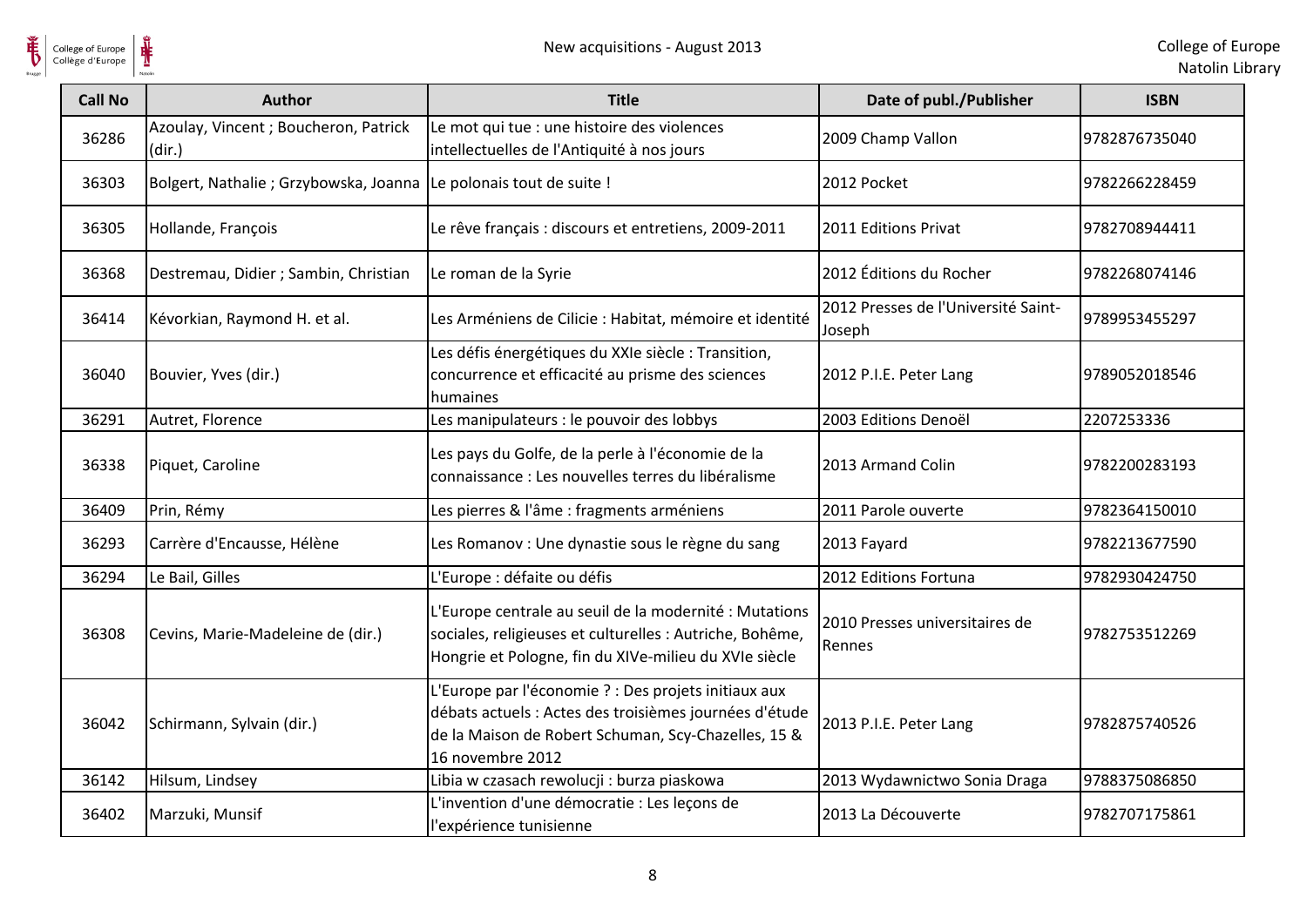

| <b>Call No</b> | <b>Author</b>                                                 | <b>Title</b>                                                                                                                   | Date of publ./Publisher                            | <b>ISBN</b>   |
|----------------|---------------------------------------------------------------|--------------------------------------------------------------------------------------------------------------------------------|----------------------------------------------------|---------------|
| 36290          | Kershaw, Ian                                                  | L'opinion allemande sous le nazisme : Bavière 1933-<br>1945                                                                    | 2013 CNRS Editions                                 | 9782271077493 |
| 36307          | Hours, Bernard                                                | Louis XV : un portrait                                                                                                         | 2009 Editions Privat                               | 9782708968981 |
| 36207          | Emling, Shelley                                               | Maria Skłodowska-Curie i jej córki : opowieść o<br>najsłynniejszej w dziejach rodzinie naukowców                               | 2013 Warszawskie Wydawnictwo<br>Literackie Muza SA | 9788377583326 |
| 36337          | Tréal, Cécile ; Ruiz, Jean-Michel ;<br>Rauzier, Marie-Pascale | Maroc                                                                                                                          | 2013 Editions du Chêne                             | 9782812308123 |
| 36156          | Grott, Bogumił (red.)                                         | Materiały i studia z dziejów stosunków polsko-<br>ukraińskich                                                                  | 2008 Księgarnia Akademicka                         | 9788371880735 |
| 36157          | Kaliszewska, Iwona; Falkowski, Maciej                         | Matrioszka w hidżabie : reportaże z Dagestanu i<br>Czeczenii                                                                   | 2010 Wydawnictwo Sic!                              | 9788361967088 |
| 36186          | Borkowski, Paweł Janusz                                       | Międzyrządowość w procesie integracji europejskiej                                                                             | 2013 Oficyna Wydawnicza ASPRA-JR 9788375454253     |               |
| 36297          | Hillard, Pierre                                               | Minorités et régionalismes dans l'Europe fédérale des<br>régions : Enquête sur le plan allemand qui va<br>bouleverser l'Europe | 2013 François-Xavier de Guibert                    | 9782755405583 |
| 36158          | Czyżewski, Andrzej  et al. (red.)                             | Mity i stereotypy w dziejach Polski i Ukrainy w XIX i XX<br>wieku                                                              | 2012 Instytut Pamięci Narodowej                    | 9788376293530 |
| 36185          | Rekść, Magdalena                                              | Mity narodowe i ich rola w kreowaniu polityki na<br>przykładzie państw byłej Jugosławii                                        | 2013 Uniwersytet Łódzki                            | 9788375258431 |
| 36184          | Marzęcki, Radosław                                            | Młody obywatel we współczesnej demokracji<br>europejskiej                                                                      | 2013 Dom Wydawniczy Elipsa                         | 9788371519673 |
| 36043          | Sembou, Evangelia                                             | <b>Modern Theories of Politics</b>                                                                                             | 2013 Peter Lang                                    | 9781906165451 |
| 36335          | Ramadan, Tariq                                                | Mon intime conviction                                                                                                          | 2011 Archipoche                                    | 9782352871842 |
| 36471          | Roth-Ey, Kristin                                              | Moscow prime time : how the Soviet Union built the<br>media empire that lost the cultural Cold War                             | 2011 Cornell University Press                      | 9780801448744 |
| 36193          | Baszkiewicz, Jan                                              | Myśl polityczna wieków średnich                                                                                                | 2009 Wydawnictwo Poznańskie                        | 9788371776021 |
| 36183          | Fedorowicz, Magdalena                                         | Nadzór nad rynkiem finansowym Unii Europejskiej                                                                                | 2013 Difin                                         | 9788376418780 |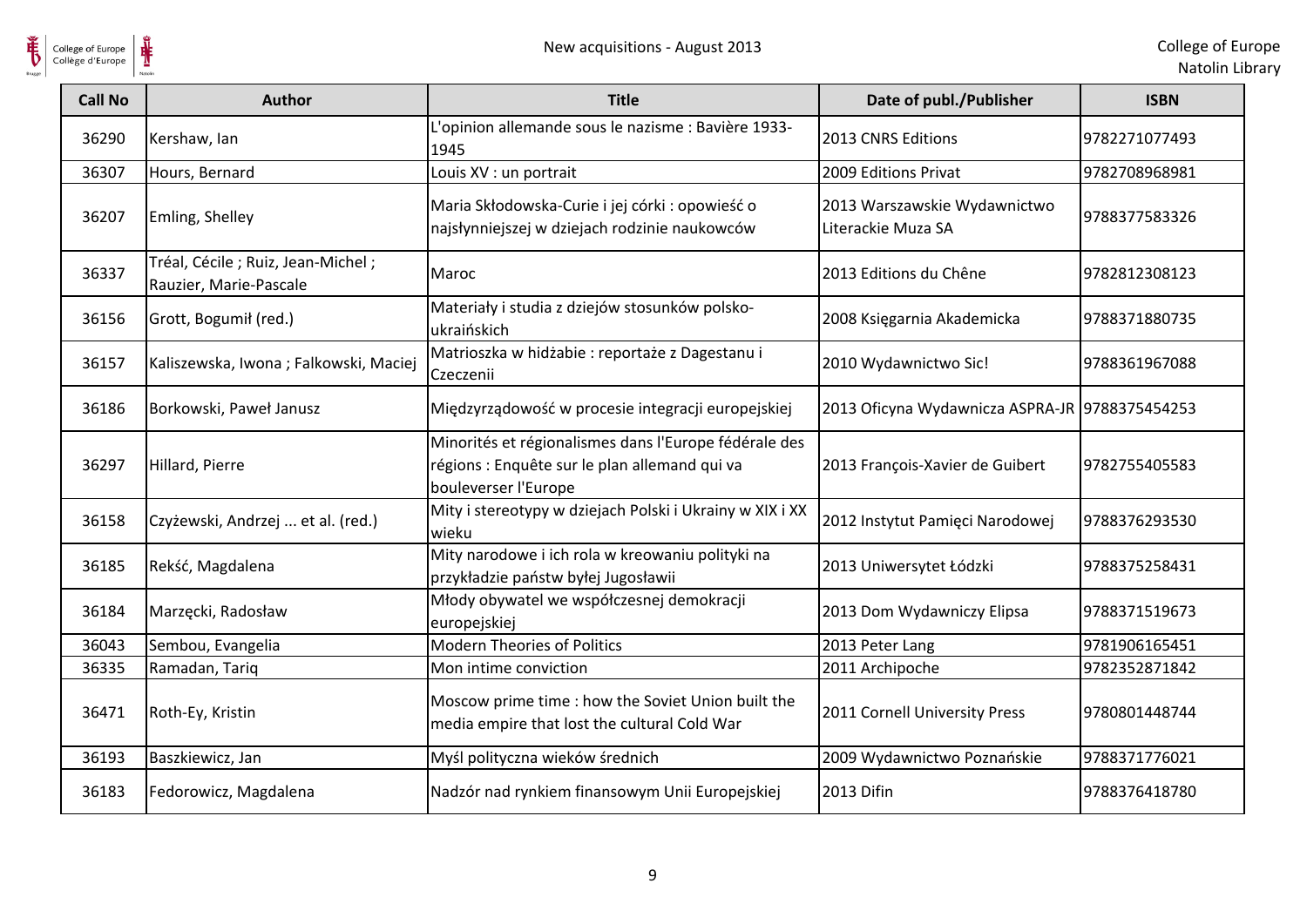

College of Europe

| College of Europe<br>Collège d'Europe |                                                               | New acquisitions - August 2013                                                                                        |                                                                  | College of Eur<br>Natolin Lib |
|---------------------------------------|---------------------------------------------------------------|-----------------------------------------------------------------------------------------------------------------------|------------------------------------------------------------------|-------------------------------|
| <b>Call No</b>                        | Author                                                        | <b>Title</b>                                                                                                          | Date of publ./Publisher                                          | <b>ISBN</b>                   |
| 36241                                 | Jans, J. H.; Macrory, Richard; Moreno<br>Molina, Ángel Manuel | National Courts and EU Environmental Law                                                                              | 2013 Europa Law Publishing                                       | 9789089521286                 |
| 36325                                 | Eley, Geoff                                                   | Nazism as fascism : violence, ideology, and the ground<br>of consent in Germany 1930-1945                             | 2013 Routledge                                                   | 9780415812634                 |
| 36458                                 | Lentini, Pete                                                 | Neojihadism: towards a new understanding of<br>terrorism and extremism?                                               | 2013 Edward Elgar                                                | 9781847207449                 |
| 36046                                 | Baszkiewicz, Jan                                              | New man, new nation, new world : the French<br>revolution in myth and reality                                         | 2012 Peter Lang                                                  | 9783631615768                 |
| 36274                                 | Rumford, Chris (ed.)                                          | New Perspectives on Turkey-EU Relations                                                                               | 2013 Taylor & Francis                                            | 9780415825719                 |
| 36013                                 | Rosenberg Marshall B.                                         | Nonviolent Communication : A Language of Life                                                                         | 2003 PuddleDancer Press                                          | 9781892005038                 |
| 36206                                 | Bauman, Zygmunt ; Obirek, Stanisław                           | O bogu i człowieku : rozmowy                                                                                          | 2013 Wydawnictwo Literackie                                      | 9788308050897                 |
| 36766                                 | Zychowicz, Piotr                                              | Obłęd '44 : czyli jak Polacy zrobili przent Stalinowi<br>wywołując Powstanie Warszawskie                              | 2013 Rebis                                                       | 9788378184416                 |
| 36159                                 | Papierzyńska-Turek, Mirosława                                 | Od tożsamości do niepodległości : studia i szkice z<br>dziejów kształtowania się ukraińskiej świadomości<br>narodowej | 2012 Wydawnictwo Adam<br>Marszałek                               | 9788377805268                 |
| 36143                                 | Nocuń, Małgorzata; Brzeziecki,<br>Andrzej (oprac.)            | Ograbiony naród: rozmowy z intelektualistami<br>białoruskimi                                                          | 2007 Kolegium Europy Wschodniej<br>im. Jan Nowaka-Jeziorańskiego | 9788389185952                 |
| 36005                                 | Dykes, Hugh; Donnelly, Brendan                                | On the Edge: Britain and Europe                                                                                       | 2012 Forumpress                                                  | 9781907144073                 |
| 36472                                 | Willerslev, Rane                                              | On the run in Siberia                                                                                                 | 2012 University of Minnesota Press                               | 9780816676279                 |
| 36060                                 | Rugman, Alan M. (ed.)                                         | <b>Oxford Handbook of International Business</b>                                                                      | 2010 Oxford University Press                                     | 9780199593446                 |
| 36061                                 | Bodansky, Daniel ; Brunnée, Jutta ;<br>Hey, Ellen (eds.)      | Oxford Handbook of International Environmental Law                                                                    | 2007 Oxford University Press                                     | 9780199552153                 |
| 36091                                 | Clarke, Stephen                                               | Paris revealed : the secret life of a city                                                                            | 2011 Mcarthur & Company                                          | 9781552789834                 |
| 36374                                 | Wallraff, Günter                                              | Parmi les perdants du meilleur des mondes : Enquêtes<br>infiltrées                                                    | 2012 La Découverte                                               | 9782707174932                 |
| 36311                                 | Bussière, Eric et al. (dir.)                                  | Penser le système international (XIXe-XXIe siècle) :<br>Autour de l'oeuvre de Georges-Henri Soutou                    | 2013 Presses de l'université Paris-<br>Sorbonne                  | 9782840509004                 |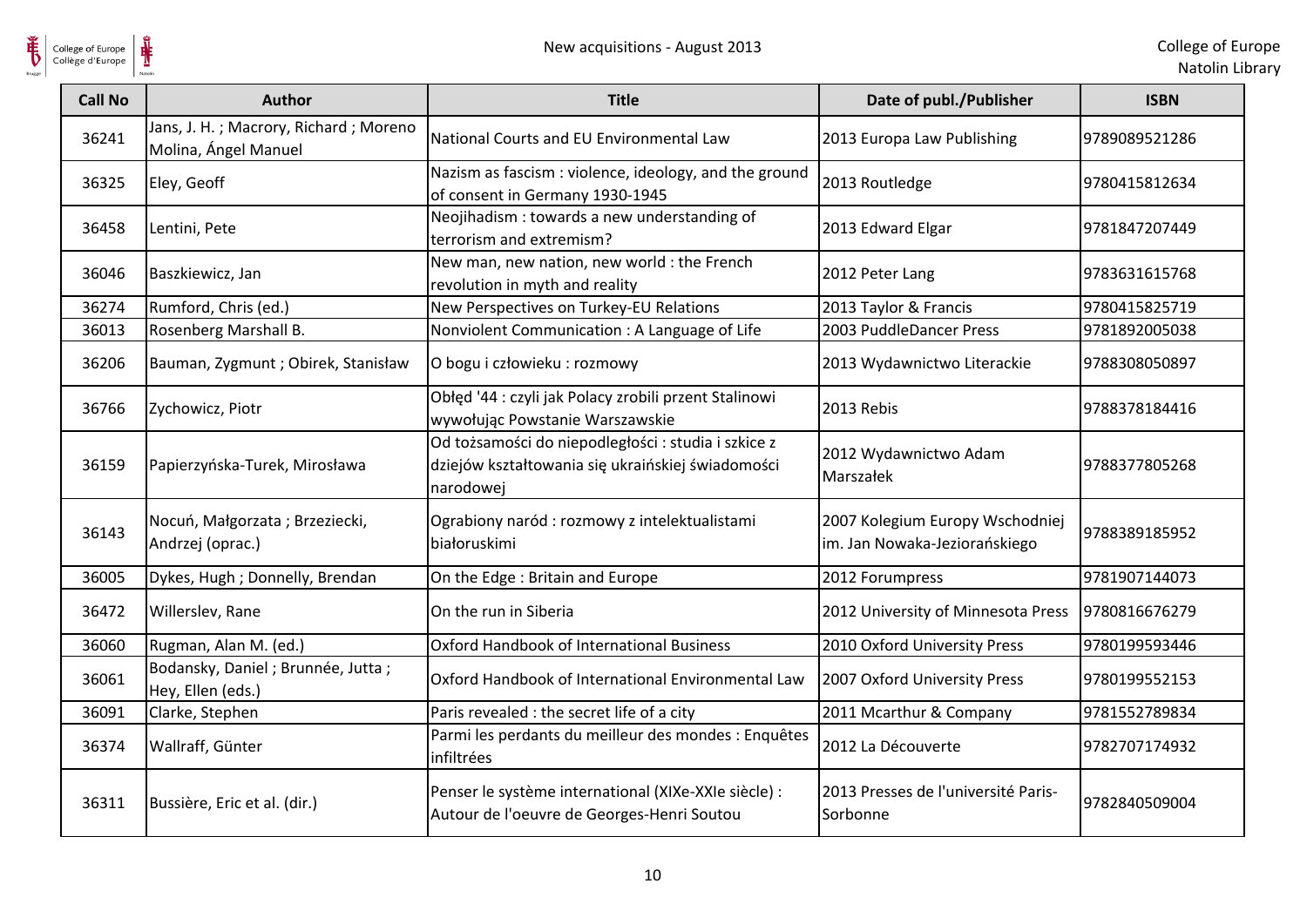

| <b>Call No</b> | <b>Author</b>                                                 | <b>Title</b>                                                                                                                                                                                   | Date of publ./Publisher                                     | <b>ISBN</b>   |
|----------------|---------------------------------------------------------------|------------------------------------------------------------------------------------------------------------------------------------------------------------------------------------------------|-------------------------------------------------------------|---------------|
| 36222          | Nau, Henry R.                                                 | Perspectives on international relations : power,<br>institutions, ideas                                                                                                                        | 2012 CQ Press                                               | 9781604267327 |
| 36205          | Kucharczuk, Katarzyna (red.)                                  | Piłsudski : Burzliwe życie w niespokojnych czasach                                                                                                                                             | 2011 Carta Blanca                                           | 9788377050811 |
| 36204          | Roman, Wanda Krystyna                                         | Podstawy zarządzania informacją                                                                                                                                                                | 2012 Wydawnictwo Naukowe<br>Uniwersytetu Mikołaja Kopernika | 9788323130284 |
| 36048          | Jurek, Lidia                                                  | Polish Risorgimento: Visions of the Modern Polish<br>Nation and their Italian Foundations                                                                                                      | 2012 Peter Lang                                             | 9783631624012 |
| 36243          | Steinmetz, Willibald (ed.)                                    | Political Languages in the Age of Extremes                                                                                                                                                     | 2012 Oxford University Press                                | 9780199663330 |
| 35990          | Hancock, M. Donald et al.                                     | Politics in Europe                                                                                                                                                                             | 2012 CQ Press                                               | 9781604266115 |
| 36182          | Sługocki, Waldemar                                            | Polityka regionalna Unii Europejskiej a rozwój polskich<br>regionów - studium przypadku                                                                                                        | 2013 Oficyna Wydawnicza<br>Uniwersytetu Zielonogórskiego    | 9788378420620 |
| 36170          | Tomczyk, Michał                                               | Polityka Szwajcarii wobec Unii Europejskiej                                                                                                                                                    | 2013 Wydawnictwo Uniwersytetu<br>Łódzkiego                  | 9788375257670 |
| 36161          | Bakuła, Bogusław (red.)                                       | Polska-Ukraina: partnerstwo kultur                                                                                                                                                             | 2003 Wydawnictwo Naukowe UAM                                | 8323212996    |
| 36171          | Błasiak, Wojciech                                             | Pomiędzy centrum a peryferiami na progu XXI wieku:<br>Geopolityka i ekonomika Polski i Europy Środkowo-<br>Wschodniej w warunkach integracji europejskiej i<br>światowej depresji gospodarczej | 2013 Wydawnictwo Naukowe<br>'Śląsk"                         | 9788371647413 |
| 36203          | Maziarz, Aleksander                                           | Porozumienia wertykalne w prawie konkurencji Unii<br>Europejskiej                                                                                                                              | 2013 Wydawnictwo KUL                                        | 9788377026304 |
| 36162          | Bakuła, Bogusław (red.)                                       | Porównanie jako dowód: polsko-ukraińskie relacje<br>kulturalne, literackie, historyczne 1890-1999                                                                                              | 2001 Wydawnictwo Naukowe UAM                                | 8323211132    |
| 36330          | Dejuán, Óscar; Febrero, Eladio; Uxó<br>González, Jorge (eds.) | Post-Keynesian views of the crisis and its remedies                                                                                                                                            | 2013 Routledge                                              | 9780415822763 |
| 36252          | Clegg, Stewart R.; Haugaard, Mark<br>(ed.)                    | Power and organizations. Vol. 1                                                                                                                                                                | 2012 SAGE Publications                                      | 9780857025562 |
| 36253          | Clegg, Stewart R.; Haugaard, Mark<br>(ed.)                    | Power and organizations. Vol. 2                                                                                                                                                                | 2012 SAGE Pubications                                       | 9780857025562 |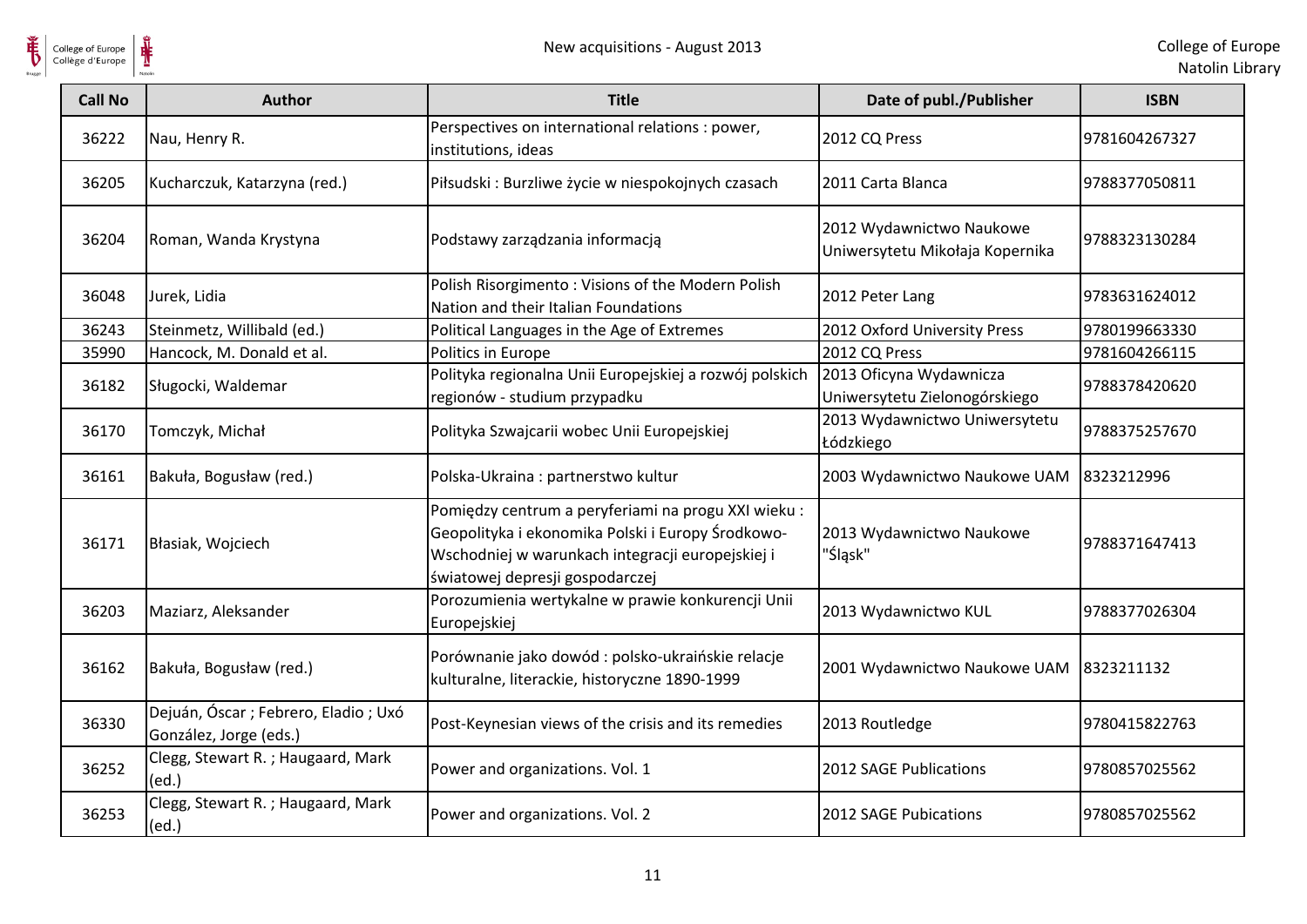| <b>Call No</b> | Author                                     | <b>Title</b>                                                                                                   | Date of publ./Publisher                                   | <b>ISBN</b>   |
|----------------|--------------------------------------------|----------------------------------------------------------------------------------------------------------------|-----------------------------------------------------------|---------------|
| 36254          | Clegg, Stewart R.; Haugaard, Mark<br>(ed.) | Power and organizations. Vol. 3                                                                                | 2012 SAGE Pubications                                     | 9780857025562 |
| 36255          | Clegg, Stewart R.; Haugaard, Mark<br>(ed.) | Power and organizations. Vol. 4                                                                                | 2012 SAGE Publications                                    | 9780857025562 |
| 36256          | Haugaard, Mark; Clegg, Stewart R.<br>(ed.) | Power and politics. Vol. 1                                                                                     | <b>2012 SAGE Publications</b>                             | 9780857025685 |
| 36257          | Haugaard, Mark; Clegg, Stewart R.<br>(ed.) | Power and politics. Vol. 2                                                                                     | 2012 SAGE Publications                                    | 9780857025685 |
| 36258          | Haugaard, Mark; Clegg, Stewart R.<br>(ed.) | Power and politics. Vol. 3                                                                                     | 2012 SAGE Publications                                    | 9780857025685 |
| 36259          | Haugaard, Mark; Clegg, Stewart R.<br>(ed.) | Power and politics. Vol. 4                                                                                     | 2012 SAGE Publications                                    | 9780857025685 |
| 36201          | Estulin, Daniel                            | Prawdziwa historia Klubu Bilderberg                                                                            | 2012 Wydawnictwo Sonia Draga                              | 9788375084993 |
| 36163          | Gricak, Âroslav                            | Prorok we własnym kraju : Iwan Franko i jego Ukraina<br>$(1856 - 1886)$                                        | 2010 Wydawnictwo Krytyki<br>Politycznej                   | 9788362467136 |
| 36139          | Pantylej, Wiktoria                         | Przemiany społeczno-gospodarcze a stan zdrowia<br>ludności Ukrainy i Polski w latach 1990-2002                 | 2008 Wydawnictwo Uniwersytetu<br>Marii Curie-Skłodowskiej | 9788322727973 |
| 36174          | Stradowski, Marcin A.                      | Przystanek Niepodległość: polityka szkockich<br>neonacjonalistów                                               | 2013 Wydawnictwo Adam<br>Marszałek                        | 9788377805282 |
| 36181          | Żuk, Mateusz                               | Relacja między obywatelstwem Unii Europejskiej a<br>swobodami rynku wewnętrznego                               | 2013 Wydawnictwo C. H. Beck                               | 9788325550592 |
| 35979          | Lippy, Charles H.; Tranby, Eric            | Religion in contemporary America                                                                               | 2013 Routledge                                            | 9780415617383 |
| 36352          | Cassin, Gabriel                            | René Cassin (1887-1976) : Les guerres de 1914-1918<br>et de 1939-1945 et son combat pour la dignité<br>humaine | 2011 G. Cassin                                            | 9782953732931 |
| 36200          | Artymowski, Stefan                         | Repatriacja żołnierzy Polskich Sił Zbrojnych z Europy<br>Zachodniej do Polski w latach 1945-1948               | 2012 Wydawnictwo Poznańskie                               | 9788371779442 |
| 36362          | Baroud, Ramzy                              | Résistant en Palestine : Une histoire vraie de Gaza                                                            | 2013 Editions Demi-Lune                                   | 9782917112236 |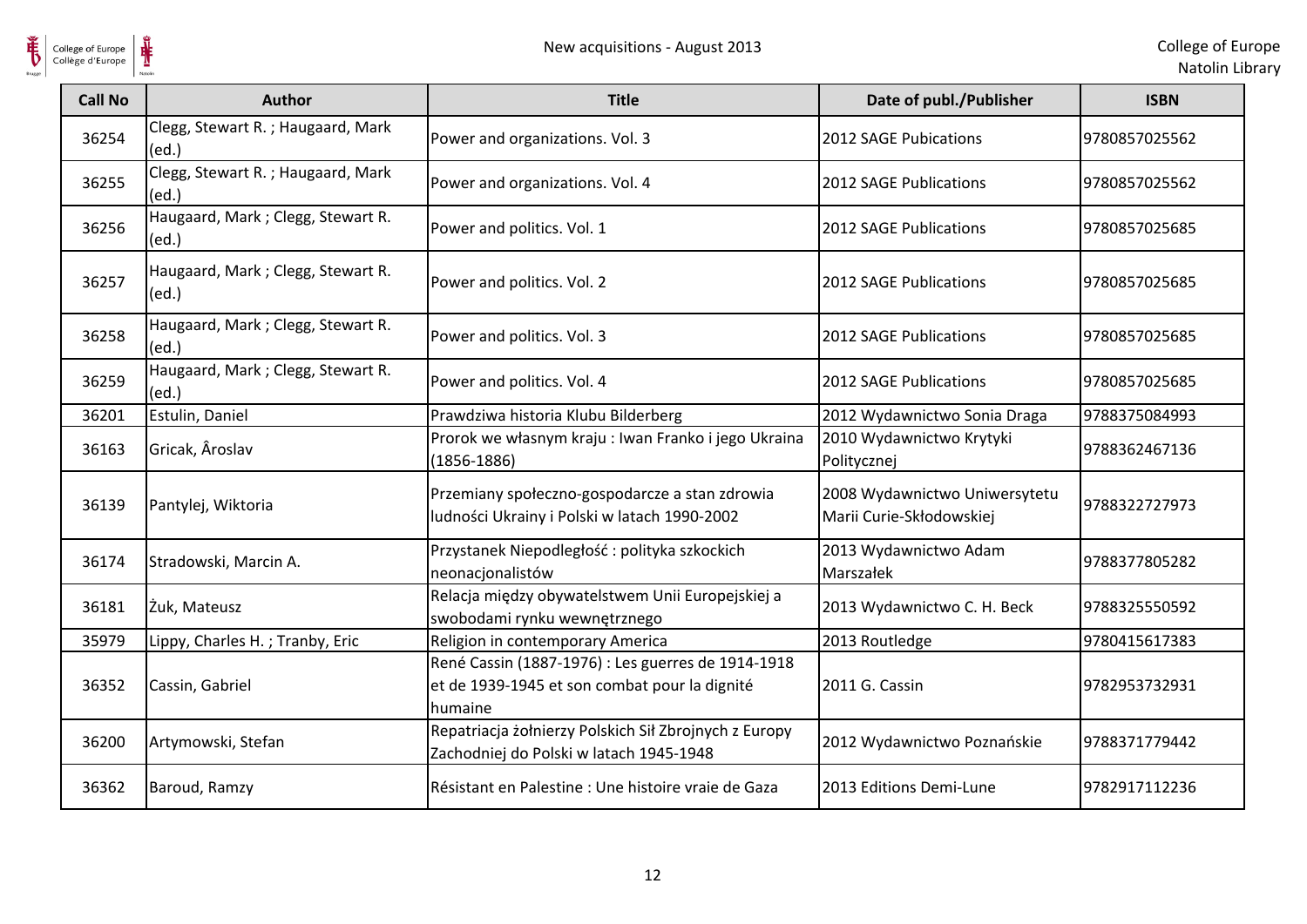

| <b>Call No</b> | <b>Author</b>                                 | <b>Title</b>                                                                                                                                                | Date of publ./Publisher                                                         | <b>ISBN</b>   |
|----------------|-----------------------------------------------|-------------------------------------------------------------------------------------------------------------------------------------------------------------|---------------------------------------------------------------------------------|---------------|
| 35958          | Bynander, Fredrik ; Guzzini, Stefano<br>(ed.) | Rethinking foreign policy                                                                                                                                   | 2013 Routledge                                                                  | 9780415633437 |
| 36269          | Maghraoui, Driss (ed.)                        | Revisiting the colonial past in Morocco                                                                                                                     | 2013 Routledge                                                                  | 9780415638470 |
| 35985          | Ko, Sangtu; Lee, Kyong Wan (ed.)              | Risks and opportunities of the energy sector in East<br>Siberia and the Russian Far East : for better risk<br>management and sustainable energy development | 2012 Lit Verlag                                                                 | 9783643902412 |
| 36049          | Roth, François ; Hennequin, Jacques           | Robert Schuman : Conseiller général de la Moselle<br>1937-1949                                                                                              | 2012 P.I.E. Peter Lang                                                          | 9782875740151 |
| 36138          | Bieleń, Stanisław (red.)                      | Rosja w procesach globalizacji                                                                                                                              | 2013 Oficyna Wydawnicza Aspra-JR   9788375454321                                |               |
| 36331          | Parker, Randall E.; Whaples, Robert<br>(eds.) | Routledge handbook of major events in economic<br>history                                                                                                   | 2013 Routledge                                                                  | 9780415677035 |
| 36180          | Nijakowski, Lech M.                           | Rozkosz zemsty: socjologia historyczna mobilizacji<br>ludobójczej                                                                                           | 2013 Wydawnictwo Naukowe<br>Scholar                                             | 9788373836440 |
| 36165          | Reitschuster, Boris                           | Ruski ekstrem : jak nauczyłem się kochać Moskwę                                                                                                             | 2012 Carta Blanca                                                               | 9788361444916 |
| 36164          | Reitschuster, Boris                           | Ruski ekstrem do kwadratu : co zostało z mojej miłości<br>do Moskwy                                                                                         | 2012 Carta Blanca                                                               | 9788377051900 |
| 36099          | Kuhrt, Natasha (ed.)                          | Russia and the World: The Internal-External Nexus                                                                                                           | 2013 Routledge                                                                  | 9780415813204 |
| 36401          | Dubien, Arnaud (dir.)                         | Russie 2013 : Regards de l'Observatoire franco-russe                                                                                                        | 2013 Le Cherche-Midi                                                            | 9782749130408 |
| 36366          | Amri, Nelly ; Gril, Denis (dir.)              | Saint et sainteté dans le christianisme et l'islam : le<br>regard des sciences de l'homme                                                                   | 2007 Maisonneuve & Larose;<br>Maison méditerranéenne des<br>sciences de l'homme | 9782706820045 |
| 36497          | Greble, Emily                                 | Sarajevo, 1941-1945 : Muslims, Christians, and Jews in<br>Hitler's Europe                                                                                   | 2011 Cornell University Press                                                   | 9780801449215 |
| 36314          | Autret, Florence                              | Sarkozy à Bruxelles                                                                                                                                         | 2008 Éditions du Seuil                                                          | 9782020982535 |
| 36199          | Orłowski, Hubert (oprac.)                     | Sonderweg, spory o "niemiecką drogę odrębną"                                                                                                                | 2008 Wydawnictwo Poznańskie                                                     | 9788371775383 |
| 36166          | Lepecki, Mieczysław                           | Sowiecki Kaukaz: podróż do Gruzji, Armenii i<br>Azerbejdżanu                                                                                                | 2012 Wydawnictwo LTW                                                            | 9788375652536 |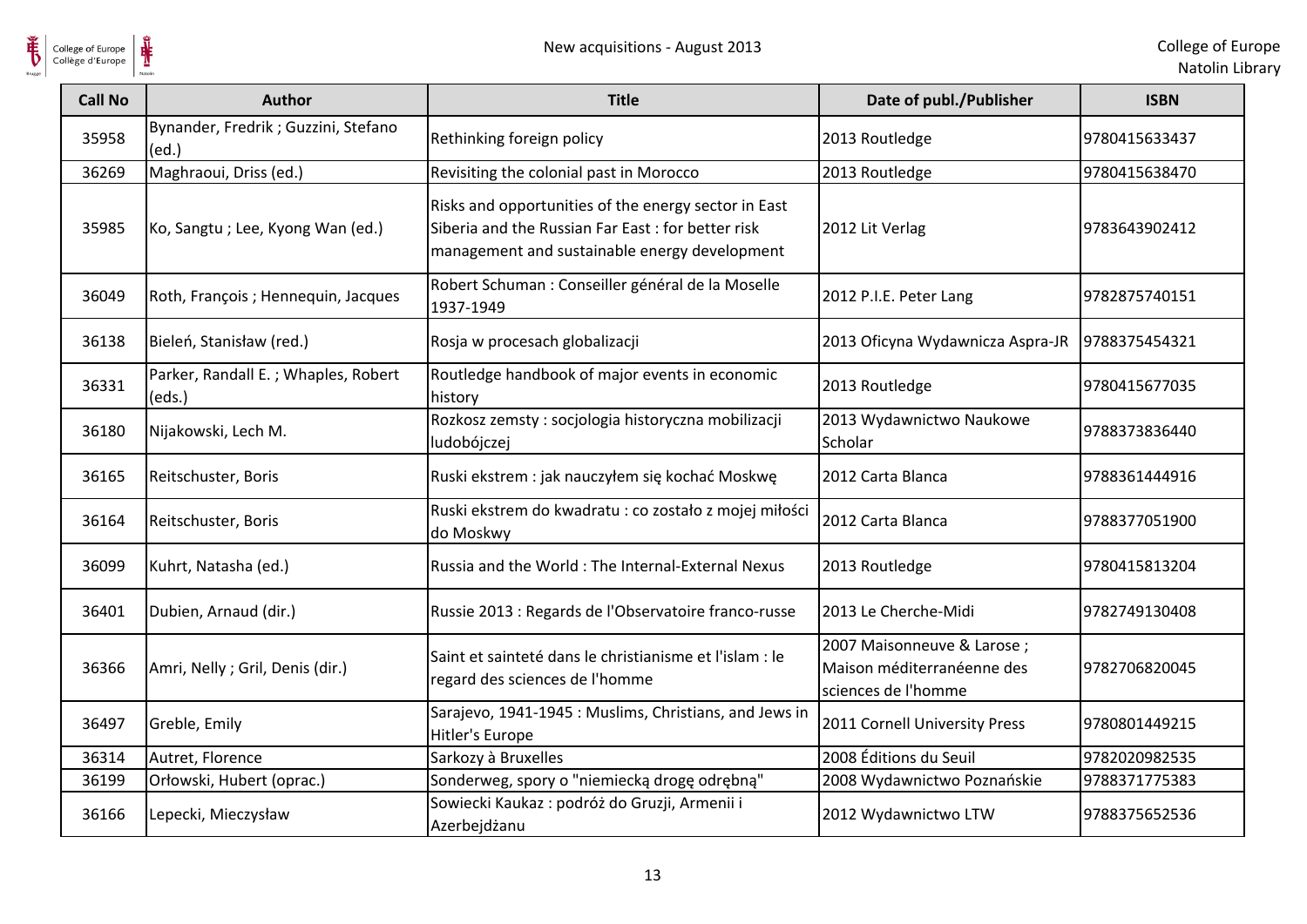

| <b>Call No</b> | <b>Author</b>                                               | <b>Title</b>                                                                                           | Date of publ./Publisher               | <b>ISBN</b>   |
|----------------|-------------------------------------------------------------|--------------------------------------------------------------------------------------------------------|---------------------------------------|---------------|
| 35961          | Fortna, Benjamin C. [et al.] (ed.)                          | State-nationalisms in the Ottoman Empire, Greece and<br>Turkey: Orthodox and Muslims, 1830-1945        | 2013 Routledge                        | 9780415690560 |
| 36167          | Jędraszczyk, Katarzyna                                      | Strategiczne partnerstwo ukraińsko-polskie: Polska w<br>polityce niepodległej Ukrainy                  | 2010 Wydawnictwo Poznańskie           | 9788371777950 |
| 36268          | Barnes, Pamela M.; Hoerber, Thomas<br>C. (ed.)              | Sustainable development and governance in Europe :<br>the evolution of the discourse on sustainability | 2013 Routledge                        | 9780415630078 |
| 35869          | Dobbs, Michael                                              | Sześć miesięcy w 1945: Roosvelt, Stalin, Chruchill i<br>Truman od wojny światowej do zimniej wojny     | 2013 Wydawnictwo Magnum               | 9788363986131 |
| 36498          | Csergo, Zsuzsa                                              | Talk of the nation : language and conflict in Romania<br>and Slovakia                                  | 2007 Cornell University Press         | 9780801445378 |
| 36198          | Majkowska-Szulc, Sylwia                                     | Teoria celu prawa Unii Europejskiej                                                                    | 2013 Instytut Wydawniczy<br>EuroPrawo | 9788376270838 |
| 36056          | Ellian, Afshin ; Molier, Gelijn ;<br>Suurland, David (eds.) | Terrorism: Ideology, Law and Policy                                                                    | 2011 Republic of Letters Publishing   | 9789089790774 |
| 36014          | Covey, Stephen R.                                           | The 7 habits of highly effective people : restoring the<br>character ethic                             | 2004 Free Press                       | 9780743269513 |
| 36009          | Covey, Stephen R.                                           | The 8th Habit: From Effectiveness to Greatness                                                         | 2005 Free Press                       | 9780743287937 |
| 36020          | Haseeb, Khair El-Din (ed.)                                  | The Arab Spring : Critical Analyses                                                                    | 2013 Routledge                        | 9780415810364 |
| 36326          | Ferreres Comella, Victor                                    | The Constitution of Spain: A Contextual Analysis                                                       | 2013 Hart Publishing                  | 9781849460163 |
| 36076          | Herz, Michael E.; Molnár, Péter (ed.)                       | The content and context of hate speech : rethinking<br>regulation and responses                        | 2012 Cambridge University Press       | 9780521138369 |
| 36117          | Skoutaris, Nikos                                            | The Cyprus issue : the four freedoms in a member<br>state under siege                                  | 2011 Hart Publishing                  | 9781849460958 |
| 35976          | Twigg-Flesner, Christian                                    | The Europeanisation of Contract Law: Current<br>controversis in law                                    | 2013 Routledge                        | 9780415574037 |
| 35968          | Telò, Mario ; Ponjaert, Frederik (eds.)                     | The EU's foreign policy : what kind of power and<br>diplomatic action?                                 |                                       | 9781409464518 |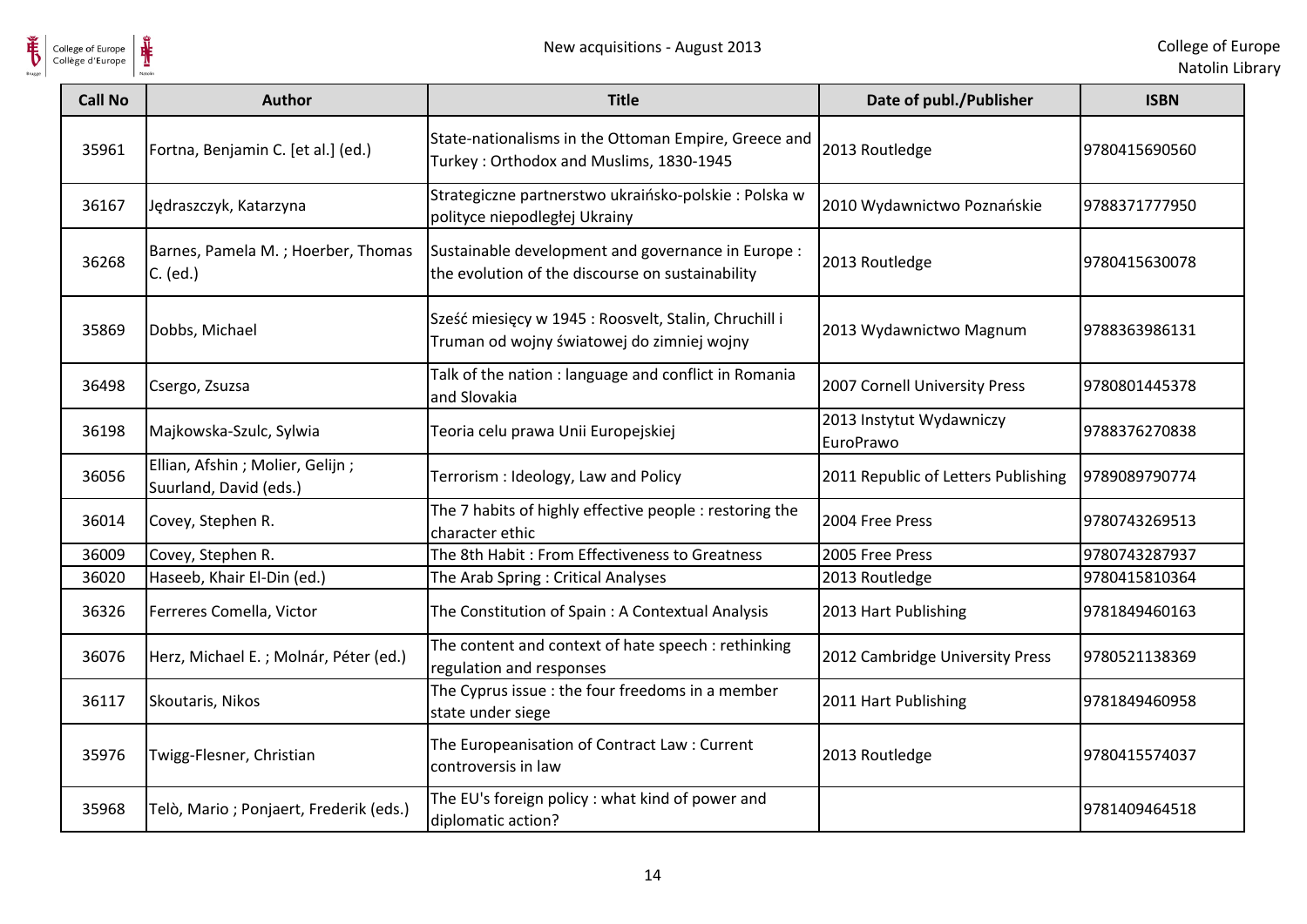

| <b>Call No</b> | Author                                                              | <b>Title</b>                                                                                         | Date of publ./Publisher         | <b>ISBN</b>   |
|----------------|---------------------------------------------------------------------|------------------------------------------------------------------------------------------------------|---------------------------------|---------------|
| 36492          | Bren, Paulina                                                       | The greengrocer and his TV : the culture of<br>communism after the 1968 Prague Spring                | 2010 Cornell University Press   | 9780801476426 |
| 36118          | Jones, Gregory (ed.)                                                | The Habitats Directive : A Developer's Obstacle Course 2012 Hart Publishing                          |                                 | 9781849462938 |
| 36329          | Breitenbauch, Henrik                                                | The international relations discipline in France :<br>writing between discipline and state           | 2013 Routledge                  | 9780415630047 |
| 36841          | Romano, David                                                       | The Kurdish nationalist movement : opportunity,<br>mobilization, and identity                        | 2006 Cambridge University Press | 9780521684262 |
| 35974          | Toaldo, Mattia                                                      | The origins of the US War on Terror : Lebanon, Libya<br>and American intervention in the Middle East | 2013 Routledge                  | 9780415685016 |
| 36063          | Mueller, Dennis C. (ed.)                                            | The Oxford handbook of capitalism                                                                    | 2012 Oxford University Press    | 9780195391176 |
| 36064          | Waylen, Georgina  [et al.] (eds.)                                   | The Oxford handbook of gender and politics                                                           | 2013 Oxford University Press    | 9780199751457 |
| 36065          | Juergensmeyer, Mark (ed.)                                           | The Oxford Handbook of Global Religions                                                              | 2011 Oxford University Press    | 9780199767649 |
| 36067          | Rumsey, Michael G. (ed.)                                            | The Oxford handbook of leadership                                                                    | 2013 Oxford University Press    | 9780195398793 |
| 36068          | Baldwin, Robert ; Cave, Martin ; Lodge,<br>Martin (eds.)            | The Oxford handbook of regulation                                                                    | 2012 Oxford University Press    | 9780199655885 |
| 36072          | Lindley-French, Julian; Boyer, Yves<br>(ed.)                        | The Oxford handbook of war                                                                           | 2012 Oxford University Press    | 9780199562930 |
| 36073          | Hedge, Jerry W.; Borman, Walter C.<br>(ed.)                         | The Oxford handbook of work and aging                                                                | 2012 Oxford University Press    | 9780195385052 |
| 36021          | Oberthür, Sebastian ; Jørgensen, Kund<br>Erik ; Shahin, Jmal (eds.) | The Performance of the EU in International Institutions 2013 Routlegde                               |                                 | 9780415622394 |
| 36093          | Ascherson, Neal                                                     | The Polish August                                                                                    | 2013 Bloomsbury Publishing      | 9781448206391 |
| 35969          | Grigas, Agnia                                                       | The politics of energy and memory between the Baltic<br><b>States and Russia</b>                     | 2013 Ashgate                    | 9781409446538 |
| 35975          | Peters, Joel; Newman, David (eds.)                                  | The Routledge handbook on the Israeli-Palestinian<br>conflict                                        | 2013 Routledge                  | 9780415778626 |
| 36224          | Bevir, Mark (ed.)                                                   | The Sage Handbook of Governance                                                                      | 2013 SAGE Publications          | 9781446270424 |
| 35764          | Clark, Christopher                                                  | The Sleepwalkers: How Europe Went to War in 1914                                                     | 2012 Allen Lane                 | 9780713999426 |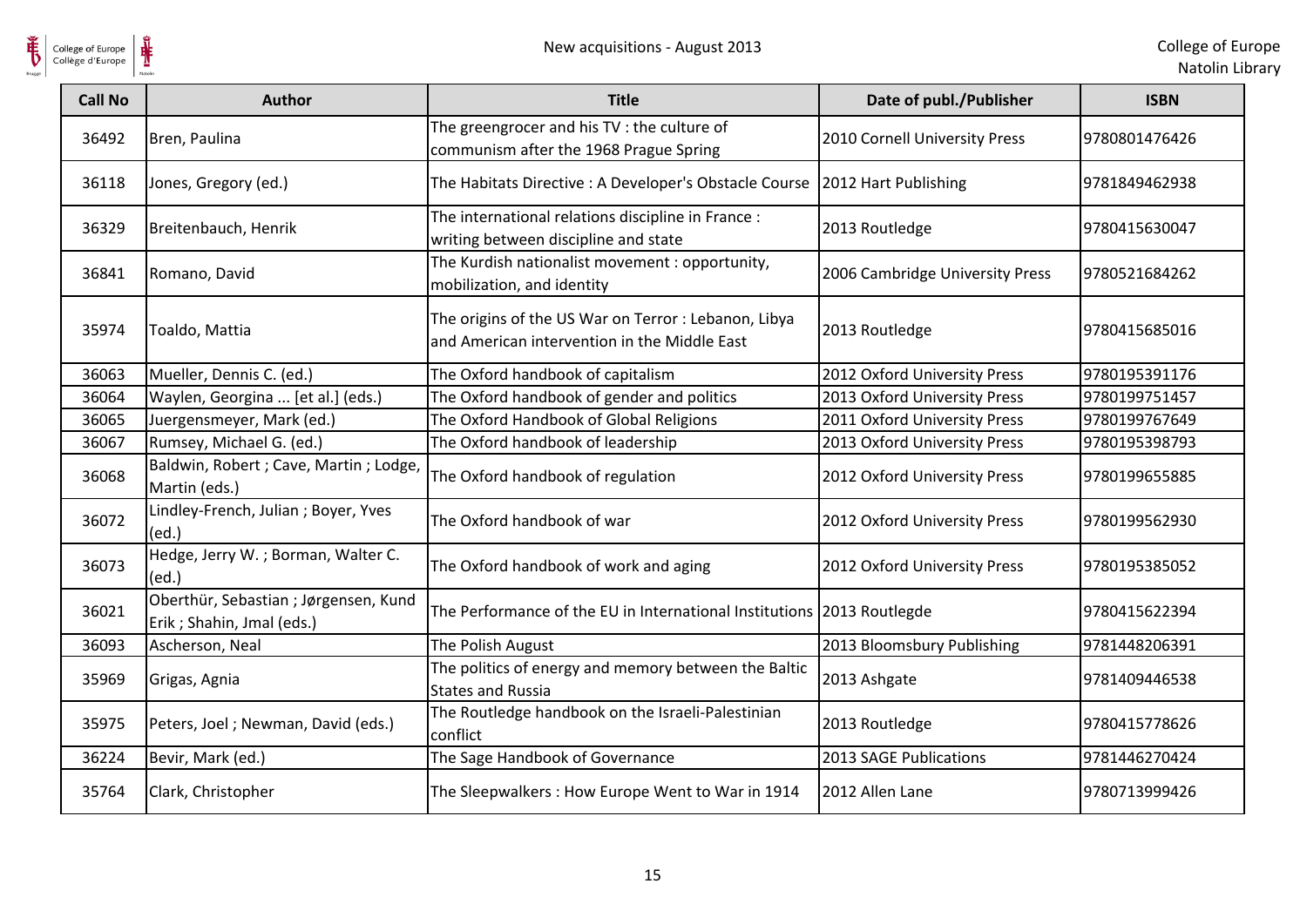

| <b>Call No</b> | <b>Author</b>                                                                 | <b>Title</b>                                                                                                                       | Date of publ./Publisher                                   | <b>ISBN</b>   |
|----------------|-------------------------------------------------------------------------------|------------------------------------------------------------------------------------------------------------------------------------|-----------------------------------------------------------|---------------|
| 36829          | Holsti, K. J.                                                                 | The state, war, and the state of war                                                                                               | 1996 Cambridge University Press                           | 9780521577908 |
| 36055          | Biskupski, M. B. B.                                                           | The United States and the rebirth of Poland, 1914-<br>1918                                                                         | 2012 Republic of Letters Publishing                       | 9789089791085 |
| 36197          | Simić, Pero                                                                   | Tito: zagadka stulecia                                                                                                             | 2011 Wydawnictwo Dolnośląskie                             | 9788324590346 |
| 36001          | Mahdavi, Mojtaba; Knight, W. Andy<br>(ed.)                                    | Towards the dignity of difference? : neither "end of<br>history" nor "clash of civilizations"                                      | 2012 Ashgate                                              | 9781409439561 |
| 36144          | Radzik, Ryszard (red.)                                                        | Tożsamości zbiorowe Białorusinów                                                                                                   | 2012 Wydawnictwo Uniwersytetu<br>Marii Curie-Skłodowskiej | 9788377843185 |
| 36333          | Fairbrother, Peter ; Hennebert, Marc-<br>Antonin ; Lévesque, Christian (eds.) | Transnational trade unionism : building union power                                                                                | 2013 Routledge                                            | 9780415818803 |
| 36015          | Maister, David H.                                                             | True professionalism : the courage to care about your<br>people, your clients, and your career                                     | 2000 A Touchstone Book                                    | 9780684840048 |
| 36403          | Akçam, Taner                                                                  | Un acte honteux : Le génocide arménien et la question<br>de la responsabilité turque                                               | 2012 Gallimard                                            | 9782070448166 |
| 36341          | Laâbi, Abdellatif                                                             | Un autre Maroc : lettres à mes concitoyens                                                                                         | 2013 La Différence                                        | 9782729120252 |
| 36373          | Harman, Chris                                                                 | Une histoire populaire de l'humanité : De l'âge de<br>pierre au nouveau millénaire                                                 | 2011 La Découverte                                        | 9782707167903 |
| 36284          | Klukowski, Zygmunt                                                            | Une telle monstruosité : Journal d'un médecin<br>polonais, 1939-1947                                                               | 2011 Calmann-Lévy                                         | 9782702142318 |
| 35965          | Singer, Amy; Neumann, Christoph K.;<br>Somel, Selçuk Akşin (eds.)             | Untold histories of the Middle East: recovering voices<br>from the 19th and 20th centuries                                         | 2011 Routledge                                            | 9780415570107 |
| 35970          | Seixas, João; Albet, Abel (eds.)                                              | Urban governance in southern Europe                                                                                                | 2012 Ashgate                                              | 9781409444343 |
| 36022          | Mammone, Andrea ; Godin,<br>Emmanuel ; Jenkins, Brian (eds.)                  | Varieties of right-wing extremism in Europe                                                                                        | 2013 Routledge                                            | 9780415627177 |
| 36336          | Ferre-André, Sylvie (dir.)                                                    | Vers la création d'un ordre juridique pour la<br>Méditerranée : Bilans et perspectives d'une civilisation 2012 Bruylant<br>commune |                                                           | 9782802735373 |